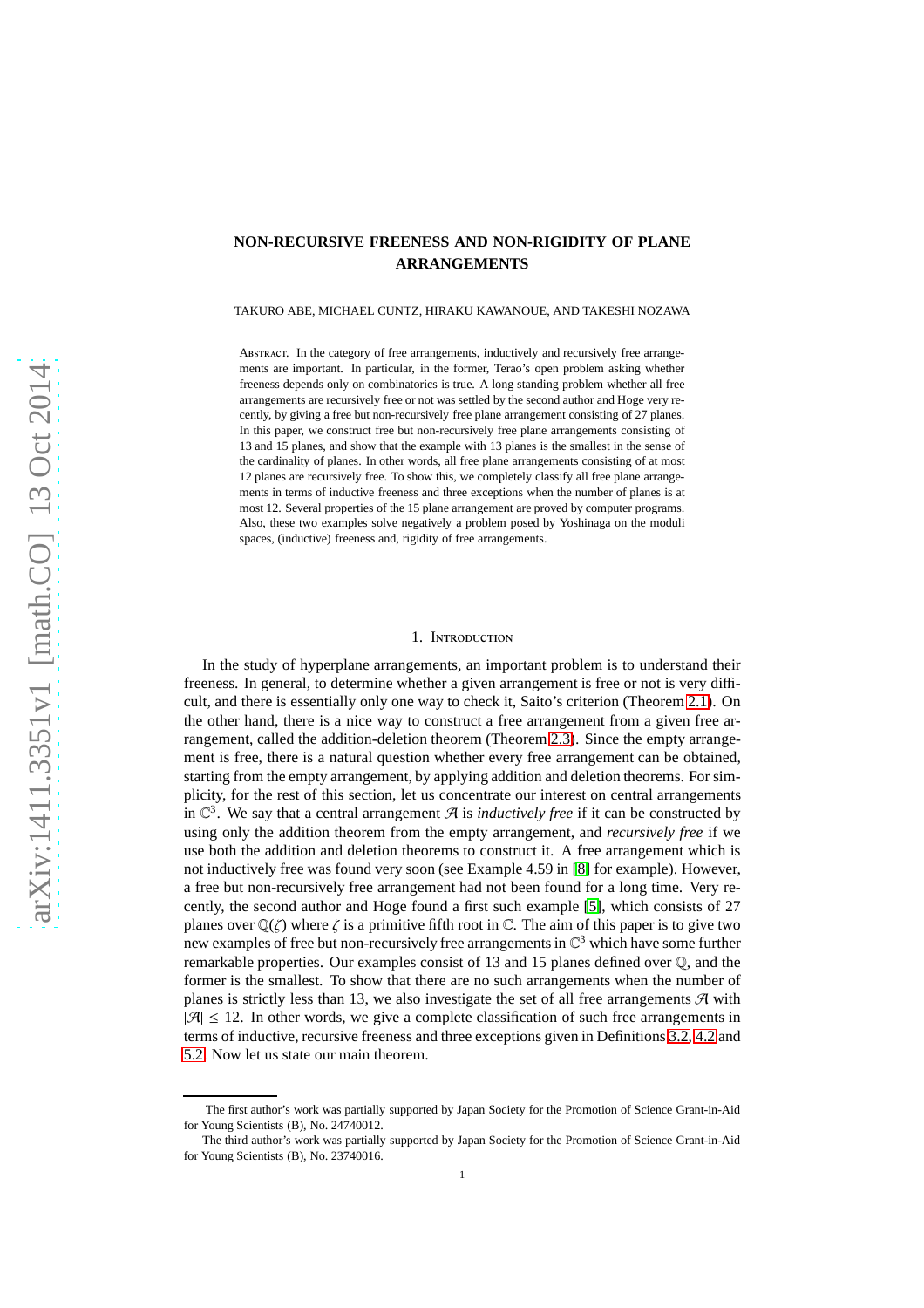<span id="page-1-0"></span>**Theorem 1.1.** Let  $\mathcal{A}$  be a central arrangement in  $\mathbb{C}^3$ .

(1) If  $\mathcal A$  *is free with*  $|\mathcal A| \le 12$ , then  $\mathcal A$  *is recursively free. More precisely,*  $\mathcal A$  *is either inductively free or one of the following arrangements characterized by their lattice structures.*

- (i) *A dual Hesse arrangement, i.e., the arrangement*  $\mathcal{A}$  *with*  $|\mathcal{A}| = 9$ *, whose set*  $L_2(\mathcal{A})$ *of codimension* 2 *intersections consists of* 12 *triple lines.*
- (ii) *A pentagonal arrangement, i.e., the arrangement*  $\mathcal{A}$  *with*  $|\mathcal{A}| = 11$  *such that*  $L_2(\mathcal{A})$ *consists of* 10 *double lines,* 5 *triple lines,* 5 *quadruple lines and such that any H* ∈ *A contains at most* 5 *lines of*  $L_2(\mathcal{A})$ *.*
- (iii) *A monomial arrangement associated to the group G*(4, 4, 3)*, i.e., the arrangement*  $\mathcal{A}$  *with*  $|\mathcal{A}| = 12$ *, whose*  $L_2(\mathcal{A})$  *consists of* 16 *triple lines and* 3 *quadruple lines.*

*Moreover, the lattices of the arrangements in (i), (ii), and (iii) are realized over*  $\mathbb{Q}[\sqrt{-3}]$ *,* Q[ √ 5] *and* Q[ √ −1]*, respectively. In particular, all free arrangements in* C <sup>3</sup> *are inductively free when*  $|\mathcal{A}| \leq 8$  *or*  $|\mathcal{A}| = 10$ *.* 

(2) *There exists a free but not recursively free arrangement*  $\mathcal{A}$  *over*  $\mathbb{Q}$  *with*  $|\mathcal{A}| = 13$ *.* 

Our proof is based on combinatorial methods. We can check Theorem [1.1](#page-1-0) by easy computations by hand, or just drawing a nice picture of our arrangement. Theorem [1.1](#page-1-0) contains a characterization of free arrangements  $\mathcal{A}$  in  $\mathbb{C}^3$  with  $|\mathcal{A}| \leq 12$ . We also find an example which is free but not recursively free with 15 planes by computer calculations.

Previous research in this direction was performed especially from the viewpoint of the holy grail in the field of arrangements, Terao's open problem (see [\[10\]](#page-20-2), [\[11\]](#page-20-3), [\[12\]](#page-20-4), [\[17\]](#page-20-5), [\[18\]](#page-20-6), [\[19\]](#page-20-7), [\[8\]](#page-20-0), [\[15\]](#page-20-8)):

<span id="page-1-1"></span>*Open problem* 1.2 (Terao)*.* Is the freeness of the logarithmic derivation module of any arrangement over a fixed field *K* a purely combinatorial property of its intersection lattice?

To be more precise: are there arrangements  $\mathcal{A}_1, \mathcal{A}_2$  in the same vector space *V* such that  $L(\mathcal{A}_1) \cong L(\mathcal{A}_2)$ ,  $D(\mathcal{A}_1)$  is free, and  $D(\mathcal{A}_2)$  is not free? We formulate Terao's open problem not as a conjecture here, because originally it was a problem posed by Terao, and there is some evidence on a non-dependency of the freeness on combinatorics; we quote Ziegler [\[19\]](#page-20-7): "We believe that Terao's conjecture over large fields is in fact false."

Terao's open problem was checked when  $|\mathcal{A}| \leq 11$  in [\[13\]](#page-20-9), and  $|\mathcal{A}| \leq 12$  in [\[6\]](#page-20-10). By Theorem [1.1,](#page-1-0) we can give another proof of Terao's open problem when  $|\mathcal{A}| \leq 12$  which is originally due to Faenzi and Vallès.

**Corollary 1.3** (Faenzi-Vallès [\[6\]](#page-20-10)). *Freeness of arrangements depends only on their combinatorics for central arrangements*  $\mathcal{A}$  *in*  $\mathbb{C}^3$  *with*  $|\mathcal{A}| \leq 12$ *.* 

By investigating the structure of the classification in Theorem [1.1,](#page-1-0) we can say that almost all the free arrangements with small exponents are inductively free.

<span id="page-1-2"></span>**Corollary 1.4.** *Let*  $\mathcal{A}$  *be a free arrangement in*  $\mathbb{C}^3$  *with*  $\exp(\mathcal{A}) = (1, a, b)$ *. If*  $\min(a, b) \leq 4$ *, then* A *is either inductively free or a dual Hesse arrangement appearing in Theorem [1.1.](#page-1-0)*

Another formulation of Problem [1.2](#page-1-1) is using the moduli space of all arrangements whose intersection lattice is a given lattice, see Definition [2.16](#page-6-0) for details:

*Open problem* 1.5. Does a lattice *L* exist such that the moduli space  $V(L)$  contains a free and a non-free arrangement?

Not much is known about this moduli space regarding freeness; Yuzvinsky [\[16\]](#page-20-11) proved that the free arrangements form an open subset in  $V(L)$  (see also [\[15,](#page-20-8) Theorem 1.50] for the case of dimension three). The first intuition one gets when working with these notions is, that either the moduli space is very big and the free arrangements are inductively free, or the moduli space is zero dimensional and all its elements are Galois conjugates (let us call such an arrangement *rigid*). Yoshinaga proposed the following problem which is stronger than Terao's open problem since the property of being free is invariant under Galois automorphisms: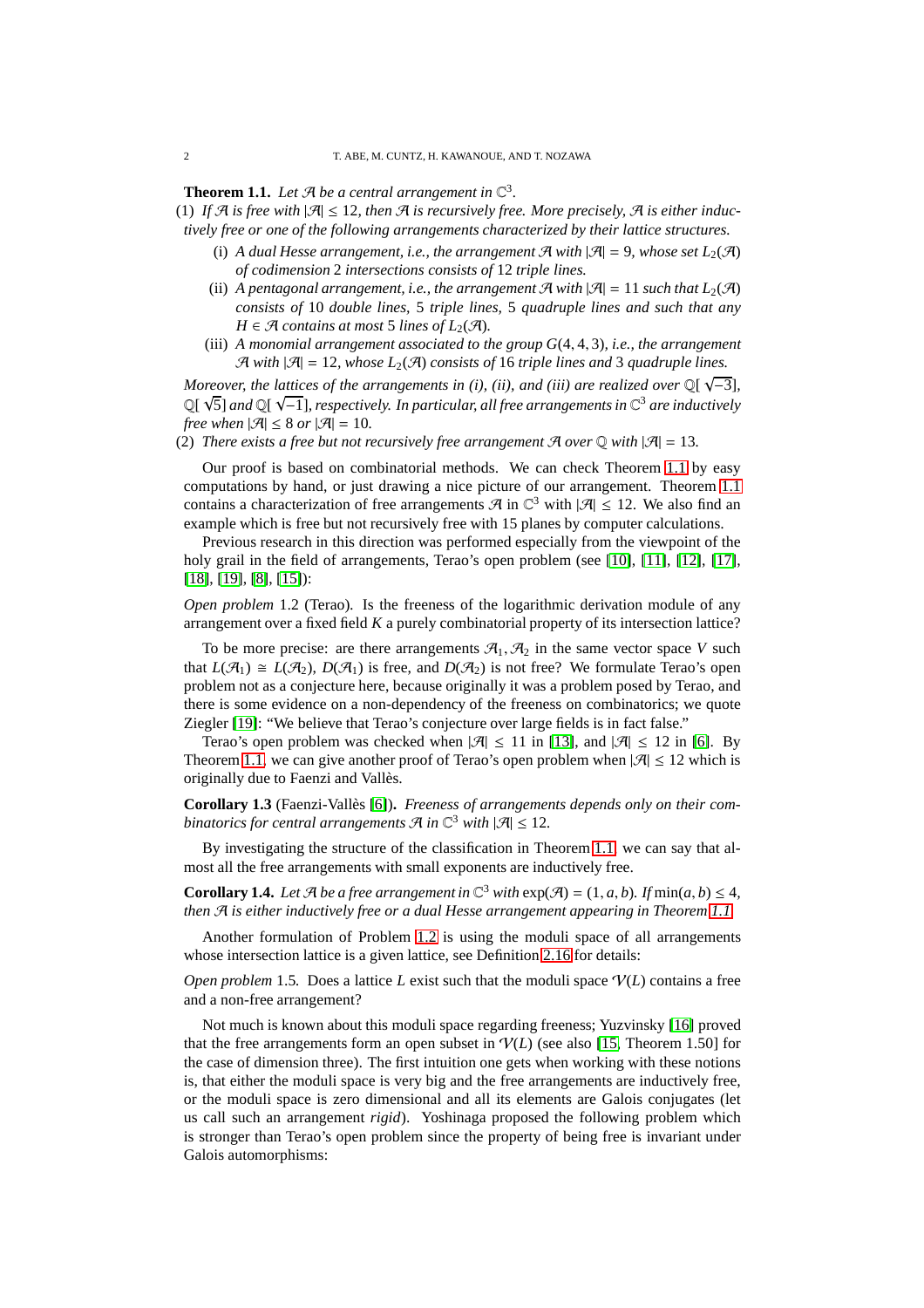<span id="page-2-0"></span>*Problem* 1.6 (Yoshinaga, [\[15,](#page-20-8) p. 20, (11)])*.* Is a free arrangement either inductively free, or rigid? In other words, does the following inclusion hold?

{Free arrangements}⊂{Inductively free} ∪ {Rigid}.

Beyond the fact that we find new small arrangements which are free but not recursively free, our examples with 13 and 15 planes provide a negative answer to Yoshinaga's problem [1.6,](#page-2-0) i.e., the following holds.

**Theorem 1.7.** *Let L be the intersection lattice of our 13 or 15 plane arrangements. Then the moduli spaces* V(*L*) *of them are one-dimensional (hence not rigid), and not inductively free, but free. In particular, these give negative answers to Problem [1.6.](#page-2-0)*

We would like to emphasize that to our knowledge the two lattices presented here are the only two known such examples. Lattices satisfying these strong properties appear to be extremely rare.

**Remark 1.8.** The example with 13 planes was found by the second author in [\[4\]](#page-20-12) and by the fourth author in [\[2\]](#page-20-13) independently. The example with 15 planes was found and investigated by the second author in [\[4\]](#page-20-12). The preprints [\[2\]](#page-20-13) and [\[4\]](#page-20-12) will not be published; all the results of [\[2\]](#page-20-13) and [\[4\]](#page-20-12) have been merged into this paper.

The organization of our paper is as follows. In §[2,](#page-2-1) we introduce several definitions and results which will be used in this paper. In §[3,](#page-6-1) §[4](#page-8-0) and §[5,](#page-12-0) we prove Theorem [1.1](#page-1-0) (1). In §[6,](#page-13-1) we prove Theorem [1.1](#page-1-0) (2). In §[7,](#page-18-0) we exhibit the example with 15 planes having the same properties as the example with 13 planes by using algorithms presented in the same section.

<span id="page-2-1"></span>**Acknowledgements.** We are grateful to M. Yoshinaga for his helpful comments.

#### 2. Preliminaries

In this section, we summarize several definitions and results which will be used in this paper. For the basic reference on the arrangement theory, we refer to Orlik-Terao [\[8\]](#page-20-0).

2.1. **Basic facts on arrangements.** Let  $V = \mathbb{C}^n$ . An *arrangement of hyperplanes*  $\mathcal{A}$  is a finite set of affine hyperplanes in  $V$ . An arrangement  $\mathcal{A}$  is *central* if every hyperplane is linear. For a hyperplane  $H \subset V$ , define

$$
\mathcal{A} \cap H = \{H \cap H' \neq \emptyset \mid H' \in \mathcal{A}, H' \neq H\}.
$$

Hence  $\mathcal{A} ∩ H$  is an arrangement in an  $(n - 1)$ -dimensional vector space *H*. Let us define a *cone* c $\mathcal A$  of an affine arrangement  $\mathcal A$  as follows. If  $\mathcal A$  is defined by a polynomial equation  $Q = 0$ , then cA is defined by  $z \cdot cQ = 0$ , where cQ is the homogenized polynomial of *Q* by the new coordinate *z*. When  $\mathcal{A}$  is central, let us fix a defining linear form  $\alpha_H \in V^*$ for each  $H \in \mathcal{A}$ . From now on, let us concentrate our interest on central arrangements in  $\mathbb{C}^n$  when  $n = 2$  or 3. So arrangements of lines or planes. Even when  $n = 3$ , we view arrangements in  $\mathbb{C}^3$  as arrangements of lines in  $P_{\mathbb{C}}^2$  and call them line arrangements when there are no confusions. Let  $S = S(V^*) = \mathbb{C}[x_1, \ldots, x_n]$  be the coordinate ring of *V*. For a central arrangement  $\mathcal{A}$ , define

$$
D(\mathcal{A}) = \left\{\theta \in \bigoplus_{i=1}^n S \partial/\partial x_i \mid \theta(\alpha_H) \in S \alpha_H \text{ for all } H \in \mathcal{A}\right\}.
$$

 $D(A)$  is called the *logarithmic derivation module*.  $D(A)$  is reflexive, but not free in general. We say that  $A$  is free with *exponents*  $(d_1, \ldots, d_n)$  if  $D(A)$  has a homogeneous free basis  $\theta_1, \ldots, \theta_n$  with deg  $\theta_i = d_i$  ( $i = 1, \ldots, n$ ). Here the *degree* of a homogeneous derivation  $\theta = \sum_{i=1}^{n} f_i \partial/\partial x_i$  is defined by deg *f<sub>i</sub>* for all non-zero *f<sub>i</sub>*. Note that the Euler derivation  $\theta_E = \sum_{i=1}^n x_i \partial/\partial x_i$  is contained in *D*( $\mathcal{A}$ ). In particular, it is easy to show that *D*( $\mathcal{A}$ ) has  $S \theta_E$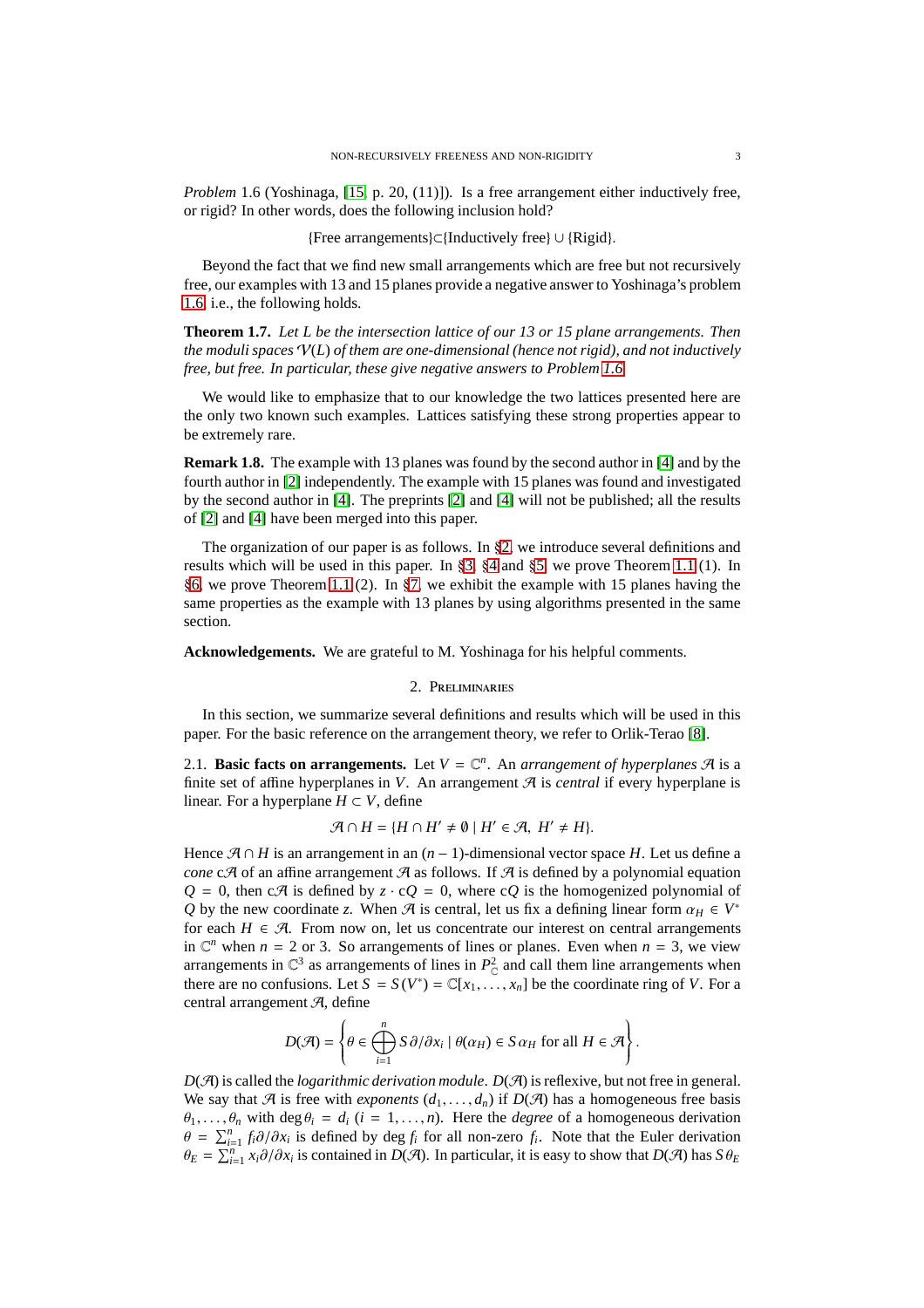as its direct summand for a non-empty arrangement  $A$ . Hence  $exp(A)$  always contains 1 if  $A$  is not empty. To verify the freeness of  $A$ , Saito's criterion is essential.

<span id="page-3-0"></span>**Theorem 2.1** (Saito's criterion, [\[9\]](#page-20-14)). Let  $\theta_1, \ldots, \theta_n \in D(\mathcal{A})$ . Then the following three *conditions are equivalent.*

(1)  $\mathcal{A}$  *is free with basis*  $\theta_1, \ldots, \theta_\ell$ .

(2)  $\det[\theta_i(x_j)] = c \prod_{H \in \mathcal{A}} \alpha_H$  *for some non-zero c*  $\in \mathbb{C}$ *.* 

(3)  $\theta_1, \ldots, \theta_n$  *are all homogeneous derivations, S-independent and*  $\sum_{i=1}^n \deg \theta_i = |\mathcal{A}|$ *.* 

For a *multiplicity*  $m: \mathcal{A} \to \mathbb{Z}_{>0}$ , we can define the logarithmic derivation module  $D(\mathcal{A}, m)$  of the *multiarrangement*  $(\mathcal{A}, m)$  by

$$
D(\mathcal{A},m) = \left\{\theta \in \bigoplus_{i=1}^n S \partial/\partial x_i \mid \theta(\alpha_H) \in S \alpha_H^{m(H)} \text{ for all } H \in \mathcal{A}\right\}.
$$

The freeness, exponents, and Saito's criterion for a multiarrangement can be defined in the same manner as in the case of arrangements without multiplicities. Note that the Euler derivation is not contained in  $D(\mathcal{A}, m)$  in general. Recall that every central (multi)arrangement in  $\mathbb{C}^2$  is free since dim<sub>C</sub>  $\mathbb{C}^2 = 2$  and  $D(\mathcal{A}, m)$  is reflexive. Hence the first non-free central arrangement occurs when  $n = 3$ . Define the *intersection lattice L(A)* of A by

$$
L(\mathcal{A})=\left\{\bigcap_{H\in\mathcal{B}}H\mid \mathcal{B}\subset\mathcal{A}\right\}.
$$

Reverse inclusion defines a poset structure on  $L(\mathcal{A})$ . The poset  $L(\mathcal{A})$  is considered to be the combinatorial data of A. Define the *Möbius function*  $\mu: L(\mathcal{A}) \to \mathbb{Z}$  by

$$
\mu(V) = 1, \quad \mu(X) = -\sum_{Y \in L(\mathcal{A}), \ X \subsetneq Y \subset V} \mu(Y) \quad (X \neq V).
$$

Then the *characteristic polynomial*  $\chi(\mathcal{A}, t)$  of  $\mathcal{A}$  is defined by  $\chi(\mathcal{A}, t) = \sum_{X \in L(\mathcal{A})} \mu(X) t^{\dim X}$ . It is known that

$$
\chi(\mathcal{A},t)=t^n\operatorname{Poin}(\mathbb{C}^n\setminus\bigcup_{H\in\mathcal{A}}H,-t^{-1}).
$$

Hence  $\chi(\mathcal{A}, t)$  is both a combinatorial and a topological invariant of an arrangement. The freeness of  $\mathcal{A}$  has implications for  $\chi(\mathcal{A}, t)$ :

<span id="page-3-2"></span>**Theorem 2.2** (Factorization, [\[11\]](#page-20-3))**.** *Assume that a central arrangement* A *is free with*  $exp(\mathcal{A}) = (d_1, \ldots, d_n)$ *. Then* 

$$
\chi(\mathcal{A},t)=\prod_{i=1}^n(t-d_i).
$$

Theorem [2.2](#page-3-2) implies that the algebraic structure of an arrangement might control its combinatorics and its topology. However, the converse is not true in general. For example, there are non-free arrangements in  $\mathbb{C}^3$  whose characteristic polynomials factorize over the ring of integers (see [\[8\]](#page-20-0)). Hence it is natural to ask how much the algebraic structure and the combinatorics of arrangements are related. The most important problem in this context is Terao's open problem [1.2,](#page-1-1) which is open even when  $n = 3$ . In [\[10\]](#page-20-2), Terao introduced a nice family of free arrangements in which the open problem [1.2](#page-1-1) is true. To state it, let us introduce the following key theorem in this paper.

<span id="page-3-1"></span>**Theorem 2.3** (Addition-Deletion, [\[10\]](#page-20-2)). Let A be a free arrangement in  $\mathbb{C}^3$  with  $\exp(\mathcal{A}) =$  $(1, d_1, d_2)$ .

(1) (*the addition theorem*). Let  $H \notin \mathcal{A}$  *be a linear plane. Then*  $\mathcal{B} = \mathcal{A} \cup \{H\}$  *is free with*  $\exp(1, d_1, d_2 + 1)$  *if and only if*  $|\mathcal{A} \cap H| = 1 + d_1$ .

(2) (*the deletion theorem*)*. Let H* ∈ A<sup>*.*</sup> *Then*  $\mathcal{A}' = \mathcal{A} \setminus \{H\}$  *is free with*  $\exp(1, d_1, d_2 - 1)$  *if and only if*  $|\mathcal{A}' \cap H| = 1 + d_1$ .

<span id="page-3-3"></span>**Definition 2.4.**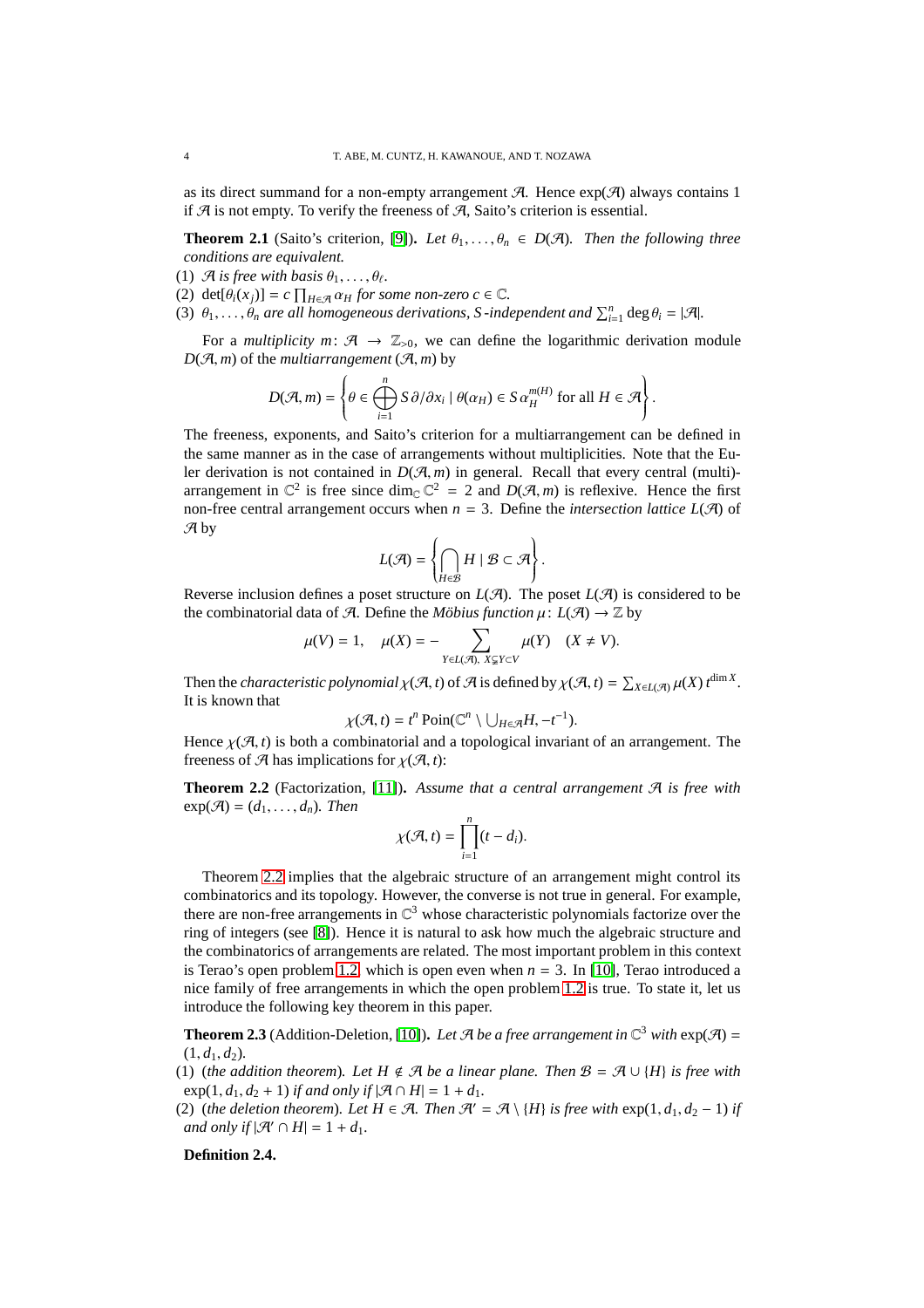(1) A central plane arrangement  $A$  is *inductively free* if there is a filtration of subarrangements  $\mathcal{A}_1 \subset \mathcal{A}_2 \subset \cdots \subset \mathcal{A}_\ell = \mathcal{A}$  such that  $|\mathcal{A}_i| = i$  ( $1 \le i \le \ell$ ) and every  $\mathcal{A}_i$  is free.

(2) A central plane arrangement  $\mathcal{A}$  is *recursively free* if there is a sequence of arrangements  $\emptyset = \mathcal{B}_0, \mathcal{B}_1, \mathcal{B}_2, \dots, \mathcal{B}_t = \mathcal{A}$  such that  $|\mathcal{B}_i \triangle \mathcal{B}_{i+1}| = 1$  ( $0 \le i \le t - 1$ ) and every  $\mathcal{B}_i$  is free.

Roughly speaking, an inductively free arrangement is a free arrangement constructed from an empty arrangement by using only the addition theorem, and a recursively free arrangement is a free arrangement constructed from an empty arrangement by using both the addition and deletion theorems. It is known that in the category of inductively free arrangements, the open problem [1.2](#page-1-1) is true, but open in that of recursively free arrangements.

**Remark 2.5.** Theorem [2.3](#page-3-1) and Definition [2.4](#page-3-3) are different from those in an arbitrary dimensional case. They coincide when  $n = 3$  because every central arrangement in  $\mathbb{C}^2$  is free. For a general definition, see [\[10\]](#page-20-2) and [\[8\]](#page-20-0) for example.

2.2. **Properties of free line arrangements.** In this subsection, we introduce several special properties on free line arrangements which will be used from §3 to §6.

**Definition 2.6.** For  $\ell \in \mathbb{Z}_{\geq 0}$ , we define the sets  $\mathcal{F}_{\ell}$ ,  $\mathcal{I}_{\ell}$  and  $\mathcal{R}_{\ell}$  as follows.

 $\mathcal{F}_{\ell}$  = {free arrangement  $\mathcal{A}$  in  $\mathbb{C}^{3}$  with  $|\mathcal{A}| = \ell$ },

 $I_{\ell} = {\mathcal{A} \in \mathcal{F}_{\ell} | \mathcal{A}: \text{inductively free}}$ ,

 $\mathcal{R}_{\ell} = {\mathcal{A} \in \mathcal{F}_{\ell} | \mathcal{A}:}$  recursively free}.

Note that  $\mathcal{I}_{\ell} \subset \mathcal{R}_{\ell} \subset \mathcal{F}_{\ell}$  by definition.

For the rest of this section, we will concentrate on central arrangements in  $\mathbb{C}^3$ . One of the main purposes of this paper is to clarify the difference between  $I_\ell$  and  $\mathcal{F}_\ell$  for  $0 \leq \ell \leq$ 12. Since  $\mathcal{I}_{\ell} = \mathcal{F}_{\ell}$  for  $\ell \leq 1$ , we may assume  $\ell \geq 2$ . For  $H \in \mathcal{A}$ , we denote  $n_{\mathcal{A},H} = |\mathcal{A} \cap H|$ . The following is the foundation stone of our analysis in this paper.

<span id="page-4-0"></span>**Theorem 2.7** ([\[1\]](#page-20-15)). Assume  $\chi(\mathcal{A}, t) = (t - 1)(t - a)(t - b)$  for  $a, b \in \mathbb{R}$  and that there exists *H* ∈ *A such that*  $n_{A,H}$  > min(*a*, *b*)*. Then, A is free if and only if*  $n_{A,H}$  ∈ {*a* + 1, *b* + 1}*.* 

**Definition 2.8.** In view of Theorem [2.7,](#page-4-0) we define the subset  $S_\ell$  of  $\mathcal{F}_\ell$  as

 $S_{\ell} = \{ \mathcal{A} \in \mathcal{F}_{\ell} \mid \exp(\mathcal{A}) = (1, a, b), \max_{H \in \mathcal{A}} n_{\mathcal{A},H} \le \min(a, b) \}.$ 

Note that  $S_\ell \cap I_\ell = \emptyset$  by Theorems [2.3](#page-3-1) and [2.7.](#page-4-0)

<span id="page-4-2"></span>**Lemma 2.9.** *If*  $\mathcal{F}_{\ell-1} = \mathcal{I}_{\ell-1}$  *(resp.*  $\mathcal{R}_{\ell-1}$ *), then*  $\mathcal{F}_{\ell} = \mathcal{S}_{\ell} \sqcup \mathcal{I}_{\ell}$  *(resp.*  $\mathcal{S}_{\ell} \cup \mathcal{R}_{\ell}$ *).* 

*Proof.* Take  $\mathcal{A} \in \mathcal{F}_{\ell} \setminus \mathcal{S}_{\ell}$  and set  $\exp(\mathcal{A}) = (1, a, b)$ . By Theorem [2.7,](#page-4-0)  $\mathcal{A} \in \mathcal{F}_{\ell} \setminus \mathcal{S}_{\ell}$  if and only if there exists a line *H* ∈  $\mathcal A$  such that  $n_{\mathcal A,H} = a + 1$  or *b* + 1. Therefore, by the deletion theorem, we have  $\mathcal{A} \setminus \{H\} \in \mathcal{F}_{\ell-1}$ . Now the assertions above are clear.

In the rest of this paper, we regard a central arrangement in  $\mathbb{C}^3$  as a line arrangement in  $\mathbb{P}_{\mathbb{C}}^2$ . For a line arrangement  $\mathcal{A}$  in  $\mathbb{P}_{\mathbb{C}}^2$  and  $P \in \mathbb{P}_{\mathbb{C}}^2$ , we set

$$
\mathcal{A}_P = \{ H \in \mathcal{A} \mid P \in H \}, \ \mu_P(\mathcal{A}) = |\mathcal{A}_P| - 1, \ \mu_{\mathcal{A}} = \sum_{P \in \mathbb{P}^2_{\mathbb{C}}} \mu_P(\mathcal{A}).
$$

Note that  $\mu_P(\mathcal{A})$  is a reformulation of the Möbius function for  $L_2(\mathcal{A})$ . If  $\mathcal{A} \neq \emptyset$ , we can express  $\chi(\mathcal{A}, t)$  as follows by definition.

$$
\chi(\mathcal{A},t)=(t-1)\left\{t^2-(|\mathcal{A}|-1)(t+1)+\mu_{\mathcal{A}}\right\}.
$$

Concerning the set  $S_\ell$ , we have the following lemma.

<span id="page-4-1"></span>**Lemma 2.10.** *Let*  $\mathcal{A} \in \mathcal{F}_\ell$  *with*  $\ell \geq 2$  *and*  $exp(\mathcal{A}) = (1, a, b)$ *. Assume*  $\mu_P(\mathcal{A}) \geq min(a, b) - 1$ *for some*  $P \in \mathbb{P}_{\mathbb{C}}^2$ *. Then we have*  $\mathcal{A} \notin \mathcal{S}_{\ell}$ *. In particular,*  $\mathcal{S}_{\ell} = \emptyset$  *for*  $2 \leq \ell \leq 6$ *.*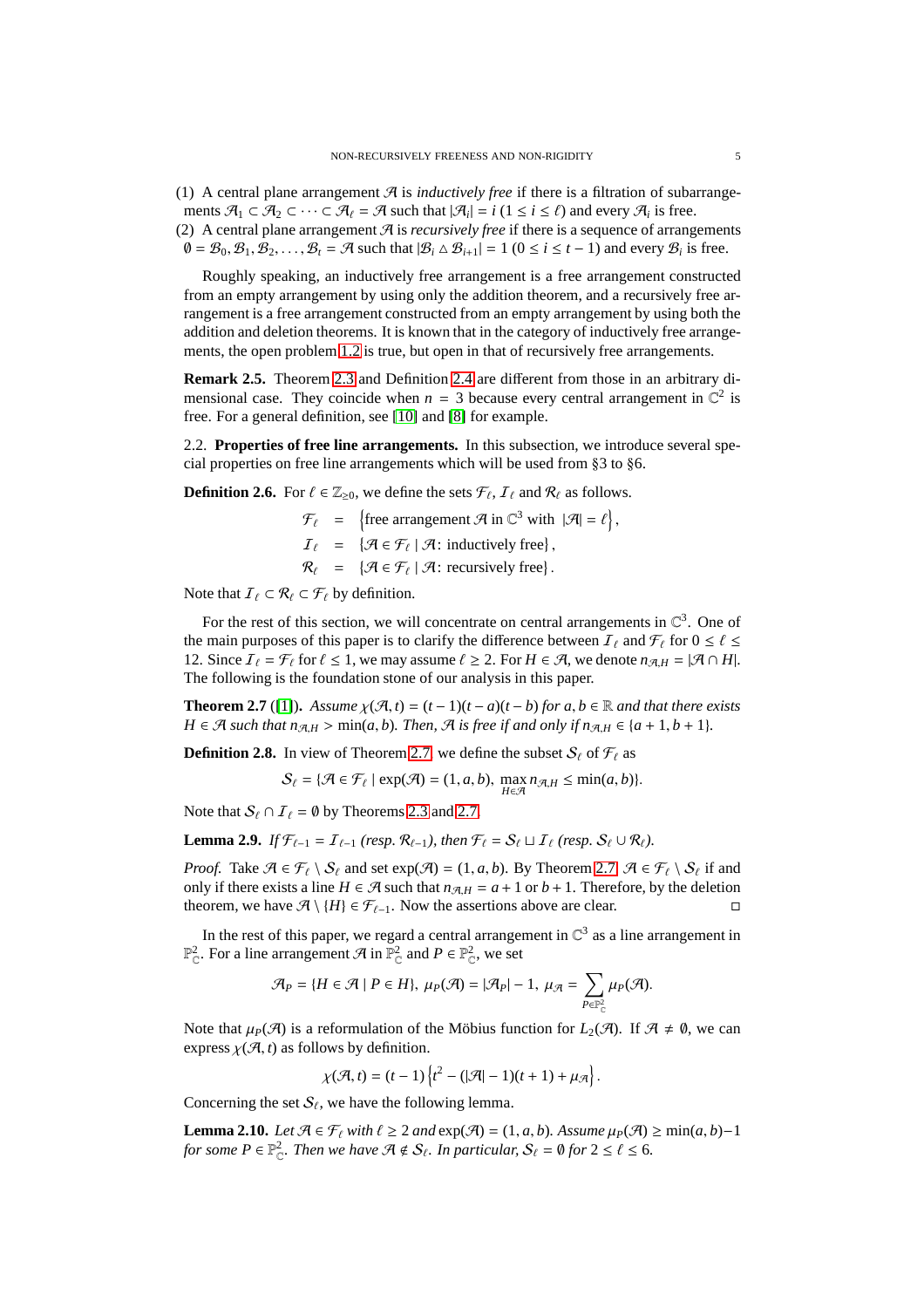*Proof.* We assume  $a \leq b$  and  $\mathcal{A} \in \mathcal{S}_{\ell}$ . Let  $P_0$  be a point in  $\mathbb{P}_{\mathbb{C}}^2$ . Suppose  $\mu_{P_0}(\mathcal{A}) \geq a$ . If there exists  $H \in \mathcal{A} \setminus \mathcal{A}_{P_0}$ , we have  $n_{\mathcal{A},H} \geq |\mathcal{A}_{P_0} \cap H| \geq a+1$ , which contradicts to  $\mathcal{A} \in \mathcal{S}_{\ell}$ . Therefore  $\mathcal{A}_{P_0} = \mathcal{A}$ , and it follows that  $exp(\mathcal{A}) = (1, 0, \ell - 1)$ . Thus  $a = 0$ , but there exists *H* ∈ *A* with  $n_{A,H} \ge 1$  since  $\ell \ge 2$ , which contradicts to  $A \in S_{\ell}$ . Suppose  $\mu_{P_0}(A) = a - 1$ . Since  $|\mathcal{A}_{P_0}| = a$  and  $\mathcal{A} \in \mathcal{S}_{\ell}$ , all intersection points of  $\mathcal{A}$  lie on  $\bigcup_{H \in \mathcal{A}_{P_0}} H$ . It follows that A is super solvable (see Definition 2.32 of [\[8\]](#page-20-0) for the details) and  $exp(\mathcal{A}) = (1, a-1, \ell-a)$ , which contradicts to the condition on *a*. If  $\ell \le 6$ , the condition for the lemma automatically holds since  $\mu_P(\mathcal{A}) > 1$  for some  $P \in \mathbb{P}_2^2$  and  $a < |(\ell - 1)/2| < 2$ . Therefore  $S_\ell = \emptyset$ . holds since  $\mu_P(\mathcal{A}) \ge 1$  for some  $P \in \mathbb{P}_{\mathbb{C}}^2$  and  $a \le \lfloor (\ell - 1)/2 \rfloor \le 2$ . Therefore  $S_\ell = \emptyset$ .

Now we introduce the invariant  $F(\mathcal{A})$ , which will be used to classify  $\mathcal{S}_{\ell}$ .

**Definition 2.11.** Let  $\mathcal{A}$  be a line arrangement in  $\mathbb{P}_{\mathbb{C}}^2$ . We denote

$$
M_i(\mathcal{A}) = \{P \in \mathbb{P}_{\mathbb{C}}^2 \mid \mu_P(\mathcal{A}) = i\}
$$

and set the invariant  $F(\mathcal{A})$  as

$$
F(\mathcal{A})=[F_1(\mathcal{A}), F_2(\mathcal{A}), \ldots], \quad F_i(\mathcal{A})=|M_i(\mathcal{A})| \ (i=1,2,\ldots).
$$

**Lemma 2.12.** *The invariant*  $F(\mathcal{A})$  *satisfies the following formulae.* 

$$
\sum_{i} iF_{i}(\mathcal{A}) = \mu_{\mathcal{A}}, \ \sum_{i} (i+1)F_{i}(\mathcal{A}) = \sum_{H \in \mathcal{A}} n_{\mathcal{A},H}, \ \sum_{i} {i+1 \choose 2} F_{i}(\mathcal{A}) = {|\mathcal{A}| \choose 2}.
$$

*Proof.* The left equation is clear by definition. Since  $P \in M_i(\mathcal{A})$  is contained in  $(i + 1)$ lines of  $A$ , the middle equation holds. Finally, regarding all the intersection points of  $A$  as the concentrations of the intersections of 2 lines of  $A$ , we have the right equation.

Now we determine all the possibilities of  $F(\mathcal{A})$  for  $\mathcal{A} \in \mathcal{S}_{\ell}$  ( $\ell \leq 12$ ).

<span id="page-5-0"></span>**Proposition 2.13.** *Let*  $\ell \in \mathbb{Z}_{\leq 12}$  *and*  $\mathcal{A} \in \mathcal{S}_{\ell}$  *with*  $\exp(\mathcal{A}) = (1, a, b)$ *. Then we have* 

$$
(\ell, \min(a, b), F(\mathcal{A})) \in \left\{ \begin{array}{ll} (9, 4, [0, 12]), & (11, 5, [1, 14, 2]), & (11, 5, [4, 11, 3]), \\ (11, 5, [7, 8, 4]), & (11, 5, [10, 5, 5]), & (12, 5, [0, 16, 3]) \end{array} \right\}.
$$

*In particular, we have*  $S_\ell = \emptyset$ ,  $\mathcal{F}_\ell = I_\ell$  *for*  $2 \leq \ell \leq 8$  *and*  $S_{10} = \emptyset$ *.* 

*Proof.* Note that  $b = \ell - 1 - a$ . We may assume  $a \leq (\ell - 1)/2$ . By Lemma [2.10,](#page-4-1) we may assume  $\ell \ge 7$  and  $F_i = 0$  for  $i \ge a - 1$ . Since  $\chi(\mathcal{A}, t) = (t - 1)(t - a)(t - b)$  by Theorem [2.2,](#page-3-2) we have  $\mu_{\mathcal{A}} = ab + \ell - 1 = (\ell - 1)(a + 1) - a^2$ . Also, since  $\mathcal{A} \in \mathcal{S}_{\ell}$ , we have  $\sum_{H \in \mathcal{A}} n_{\mathcal{A},H} \leq a\ell$ . Thus we have the inequalities as follows

$$
\sum_{i=1}^{a-2} iF_i(\mathcal{A}) = (\ell-1)(a+1) - a^2, \quad \sum_{i=1}^{a-2} (i+1)F_i(\mathcal{A}) \leq a\ell, \quad \sum_{i=1}^{a-2} {i+1 \choose 2}F_i(\mathcal{A}) = { \ell \choose 2}.
$$

Solving above inequalities under the condition  $0 \le a \le (\ell-1)/2$  and  $7 \le \ell \le 12$ , we obtain only 6 triplets  $[\ell, a, F]$  appearing in the right hand side of the statement. Now  $S_{\ell} = \emptyset$  for  $2 \le \ell \le 8$  and  $S_{10} = \emptyset$  are clear. By Lemma [2.9,](#page-4-2) we have  $\mathcal{F}_{\ell} = I_{\ell}$  for  $2 \le \ell \le 8$ .

**Definition 2.14.** For  $H \in \mathcal{A}$  and  $i \in \mathbb{Z}_{>0}$ , we set  $\mu_{\mathcal{A},H} = \sum_{P \in H} \mu_P(\mathcal{A})$  and

$$
M_i(H,\mathcal{A})=M_i(\mathcal{A})\cap H,\ F_{H,i}(\mathcal{A})=|M_i(H,\mathcal{A})|,\ F_H(\mathcal{A})=[F_{H,1}(\mathcal{A}),F_{H,2}(\mathcal{A}),\ldots].
$$

**Lemma 2.15.** *For H*  $\in$  *A*, *the invariant*  $F_H(\mathcal{A})$  *satisfies the following formulae.* 

$$
\sum_i F_{H,i}(\mathcal{A}) = n_{\mathcal{A},H}, \ \sum_i i F_{H,i}(\mathcal{A}) = \mu_{\mathcal{A},H} = |\mathcal{A}| - 1, \ \sum_{H \in \mathcal{A}} F_{H,i}(\mathcal{A}) = (i+1)F_i(\mathcal{A}).
$$

*Proof.* The formulae above are clear by definitions and the fact that  $|\mathcal{A}_P| = \mu_P(\mathcal{A}) + 1$ .  $\Box$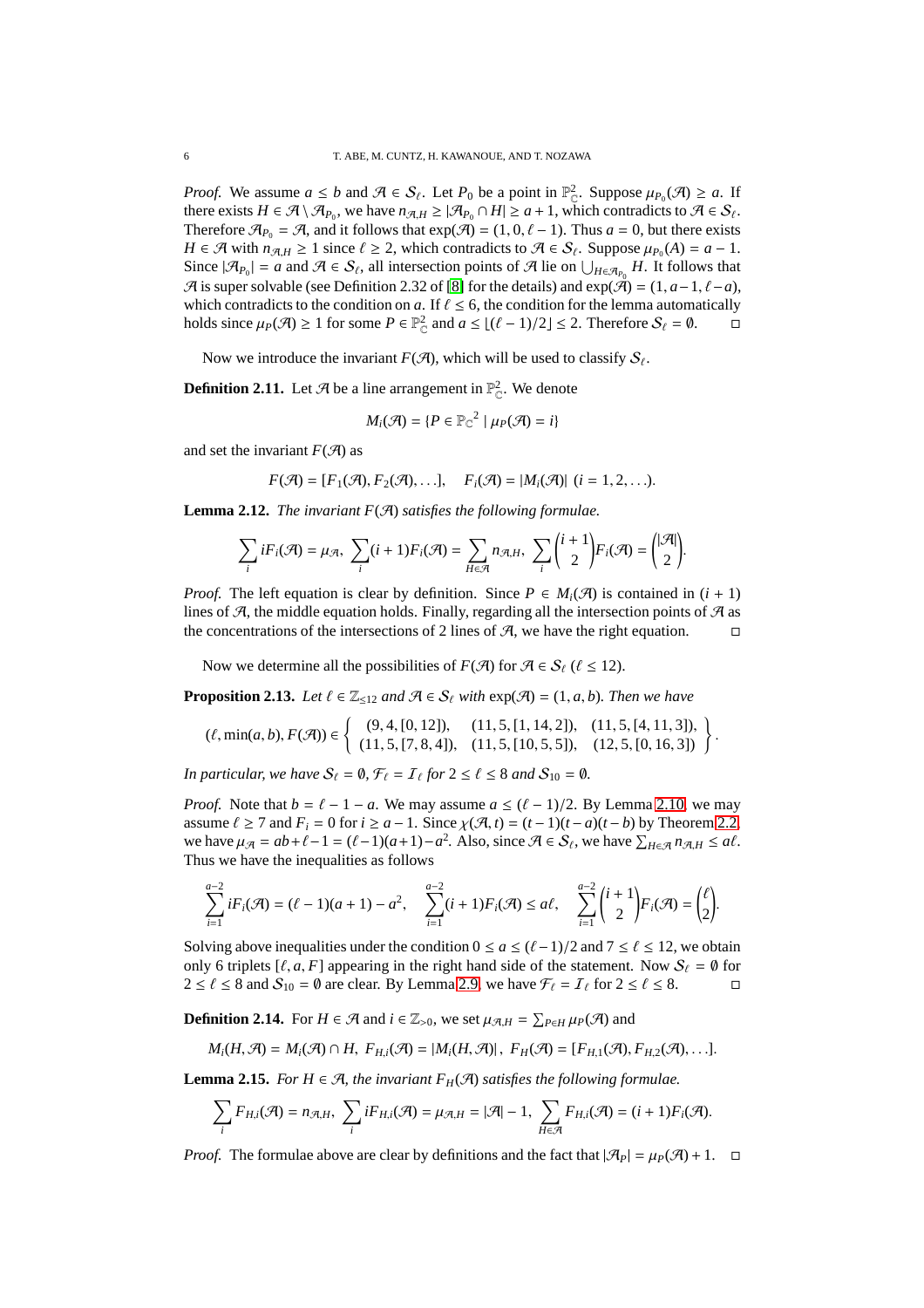In sections from §[3](#page-6-1) to §[6,](#page-13-1) we determine an arrangement  $\mathcal{A} \in \mathcal{S}_{\ell}$  for  $\ell \leq 12$ . Namely, we determine the lattice structures of  $\mathcal A$  up to the permutations  $\mathfrak{S}_{\ell}$  of indices of hyperplanes and determine their realizations in  $\mathbb{P}^2_{\mathbb{C}}$  up to the action of PGL(3,  $\mathbb{C}$ ). The hyperplanes of A are denoted by  $A = \{H_1, \ldots, H_\ell\}$ , while the defining equation of each  $H_i$  is denoted by *h*<sub>*i*</sub>. The intersection points of A satisfying  $\mathcal{A}_P = \{H_{a_i} \mid i \in I\}$  is denoted by  $\{a_i \mid i \in I\}$ . The line passing through *P* and *Q* is denoted by  $\overline{PQ}$ . For the coordinate calculation, we regard  $\mathbb{P}_{\mathbb{C}}^2$  as the union of affine part  $\mathbb{C}^2$  and the infinity line  $H_{\infty}$ .

## 2.3. **Intersection lattices and moduli spaces.**

<span id="page-6-0"></span>**Definition 2.16** (The moduli space of a graded lattice). Assume that  $(L, \leq)$  is a graded lattice, i.e., all maximal chains in *L* have the same length  $r + 1$  for some  $r \in \mathbb{N}$ . This implies the existence of a map  $rk : L \to \{0, \ldots, r\}$  such that for fixed *k* with  $0 \le k \le r$  the set

$$
L_k := \{ X \in L \mid \text{rk}(X) = k \}
$$

is an antichain.

Now let *K* be a field. Let  $\mathcal{U}(L)$  be the set of arrangements  $\mathcal{A}$  with  $|L_1|$  hyperplanes in *K*<sup>*r*</sup> such that there exists an isomorphism of posets  $\varphi : L(\mathcal{A}) \to L$  with  $\varphi(\mathcal{A}) = L_1$ . It is well-known that  $\mathcal{U}(L)$  is not an algebraic variety but still a locally closed set with respect to the Zariski topology. For our purpose, the right object to study is the *moduli space* V(*L*) of *L* which we define as

$$
\mathcal{V}(L) := \mathcal{U}(L) / \operatorname{PGL}_r(K),
$$

where the group  $PGL_r(K)$  acts on the linear forms of the arrangements. In other words,  $V(L)$  is the locally closed set of "all arrangements with intersection lattice  $L$  up to projectivities".

<span id="page-6-1"></span>If *L* is a poset, we write Aut(*L*) for the set of automorphisms of posets, i.e., the set of bijections preserving the relations in the poset.

#### 3. DETERMINATION OF  $S_9$

In this section, we show that  $S_9$  consists of dual Hesse arrangements.

<span id="page-6-3"></span>3.1. **Lattice structure of**  $\mathcal{A} \in \mathcal{S}_9$ . We determine the lattice of  $\mathcal{A} \in \mathcal{S}_9$ . By Proposition [2.13,](#page-5-0) we have  $F(\mathcal{A}) = [0, 12]$ . Note that  $F_H(\mathcal{A}) = [0, 4]$  for any  $H \in \mathcal{A}$  since  $F(\mathcal{A}) =$ [0, 12] and  $\sum_i iF_{H,i}(\mathcal{A}) = \ell - 1 = 8$ . Concerning  $M_2(H_9, \mathcal{A})$ , we may set

$$
\{1,2,9\},\{3,4,9\},\{5,6,9\},\{7,8,9\} \in M_2(\mathcal{A}).
$$

Since  $H_1$  ∩  $H_3$  lies on  $H_5$ ,  $H_6$ ,  $H_7$  or  $H_8$ , we may set {1, 3, 5} ∈  $M_2(\mathcal{A})$  by symmetry. Since  $H_1 \cap H_7 \neq H_1 \cap H_8$ , they are other 2 points of  $M_2(H_1, \mathcal{A})$ . Thus we may set  $\{1, 4, 7\}, \{1, 6, 8\} \in M_2(H_1, \mathcal{A})$  by symmetry of  $(3, 5)(4, 6)$ . Namely,

$$
\{1,3,5\}, \{1,4,7\}, \{1,6,8\} \in M_2(\mathcal{A}).
$$

Investigating  $M_2(H_3, \mathcal{A})$ ,  $M_2(H_4, \mathcal{A})$  and  $M_2(H_2, \mathcal{A})$ , it is easy to see

$$
\{2,3,8\},\{3,6,7\},\{2,4,6\},\{4,5,8\},\{2,5,7\}\in M_2(\mathcal{A}).
$$

Now we obtain all the points of  $M_2(\mathcal{A})$ , thus the lattice structure of  $\mathcal A$  is determined.

<span id="page-6-2"></span>3.2. **Realization of**  $\mathcal{A} \in \mathcal{S}_9$ . We determine the realization of  $\mathcal{A} \in \mathcal{S}_9$  in  $\mathbb{P}_{\mathbb{C}}^2$ . We may set *H*<sub>9</sub> as the infinity line  $H_{\infty}$ ,  $h_1 = x$ ,  $h_2 = x - 1$ ,  $h_3 = y$ ,  $h_4 = y - 1$  and

$$
\{1,6,8\}=(0,p),\{2,5,7\}=(1,q),\{3,6,7\}=(r,0),\{4,5,8\}=(s,1)\quad (p,q,r,s\neq 0,1).
$$

Note that  $(0, 0), (1, q), (s, 1) \in H_5$ ,  $(1, 1), (0, p), (r, 0) \in H_6$ ,  $(0, 1), (1, q), (r, 0) \in H_7$  and  $(1, 0), (0, p), (s, 1) ∈ H_8$ . Therefore we have

$$
sq = (1 - r)(1 - p) = r(1 - q) = p(1 - s) = 1.
$$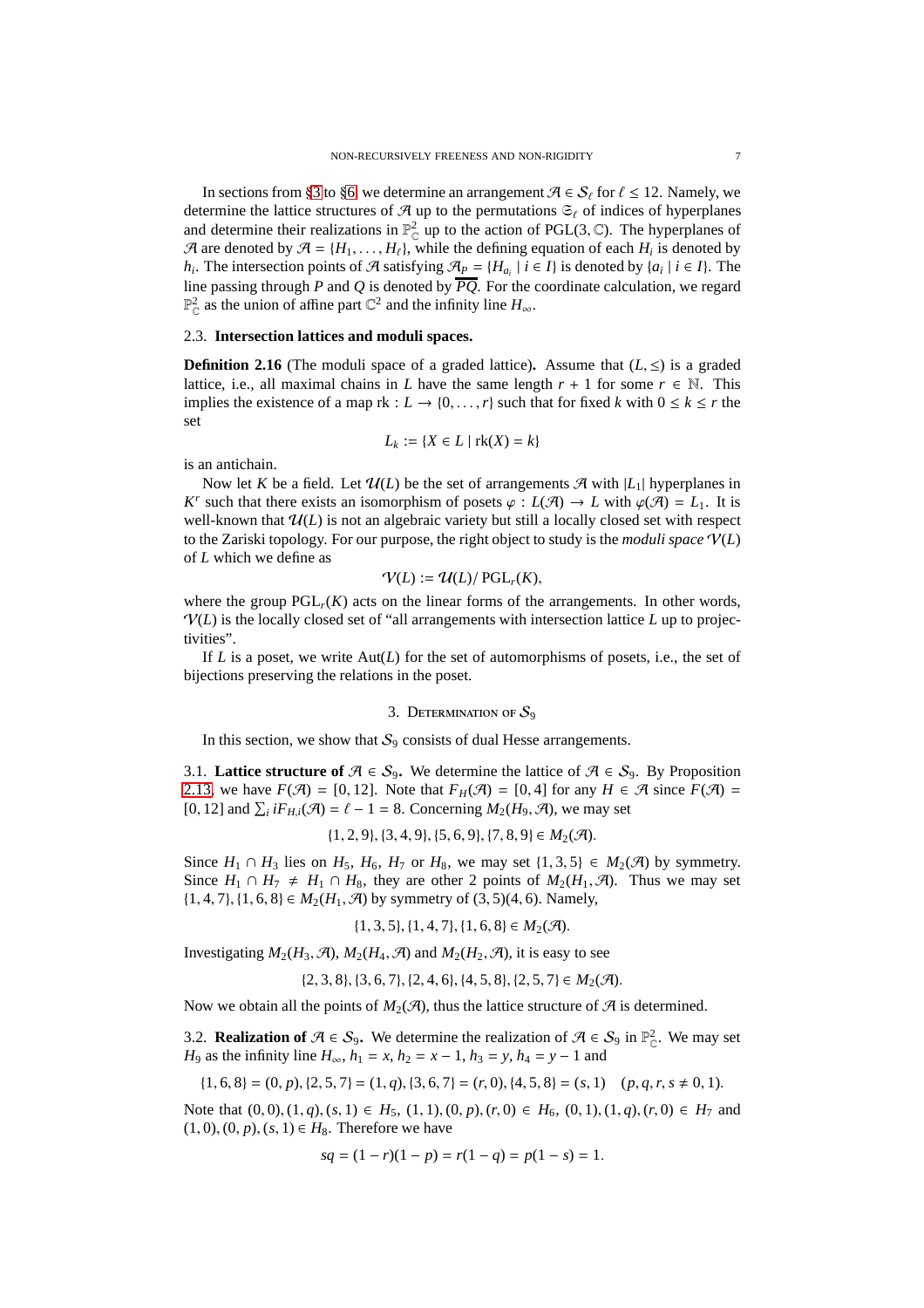Solving these equations, we have

$$
(p,q,r,s)=(-\omega^2,-\omega,-\omega,-\omega^2),
$$

where  $\omega$  is a primitive third root of unity, and  $h_i$  for  $5 \le i \le 8$  as follows.

$$
h_5 = y + \omega x
$$
,  $h_6 = y + \omega x + \omega^2$ ,  $h_7 = y - \omega^2 x - 1$ ,  $h_8 = y - \omega^2 x + \omega^2$ .

By this construction, for the permutation  $\sigma \in \mathfrak{S}_9 = {\sigma \in \mathfrak{S}_9 \mid \sigma(L(\mathcal{A})) = L(\mathcal{A})}$  preserving the lattice, there exists a PGL(3,  $\mathbb{C}$ )-action sending each  $H_i$  to  $H_{\sigma(i)}$ , or sending each  $H_i$  to  $\overline{H_{\sigma(i)}}$ , where  $\overline{H_i}$  stands for the Galois conjugate of  $H_i$  by Gal(Q[ $\sqrt{-3}$ ]/Q). Note also that  $\mathcal{A}$  is transferred to  $\mathcal{A}$  by  $[(x, y, z) \mapsto (y, x, z)] \in \text{PGL}(3, \mathbb{C})$ , which sends  $H_i$  to  $H_{\mu(i)}$  where  $\mu = (1, 3)(2, 4)(7, 8) \in \mathfrak{S}_9^*$ . Thus A is realized uniquely up to the PGL(3, C)-action.

<span id="page-7-1"></span>3.3. **Verifying**  $\mathcal{A} \in \mathcal{S}_9$  ⊂  $\mathcal{R}_9$ . We check the freeness of  $\mathcal{A}$  realized in §[3.2](#page-6-2) and show that  $\mathcal{A} \in \mathcal{R}_9$ . We set  $\mathcal{A}_1 = \mathcal{A} \cup \{H_{10}\}$  where  $h_{10} = x - y$ . Then we have

$$
\mathcal{A}_1 \cap H_{10} = \{ (0,0), (1,1), ((1-\omega^2)^{-1}, (1-\omega^2)^{-1}), ((1-\omega)^{-1}, (1-\omega)^{-1}), H_{10} \cap H_{\infty} \}.
$$

Since  $\mu_{\mathcal{A}_1} = \mu_{\mathcal{A}} + 5$ , we have  $\chi(\mathcal{A}_1, t) = (t - 1)(t - 4)(t - 5)$ . By Theorem [2.7,](#page-4-0) we have  $\mathcal{A}_1 \in \mathcal{F}_{10}$  with  $exp(\mathcal{A}_1) = (1, 4, 5)$ , and hence  $\mathcal{A} \in \mathcal{S}_9$ . We set  $\mathcal{A}_2 = \mathcal{A}_1 \setminus \{H_\infty\}$  and  $\mathcal{A}_3 = \mathcal{A}_2 \setminus \{H_7\}$ . Since  $n_{\mathcal{A}_1, H_\infty} = 5$ , we have  $\mathcal{A}_2 \in \mathcal{F}_9$  with  $\exp(\mathcal{A}_2) = (1, 4, 4)$ . Since  $n_{\mathcal{A}_2,H_7} = 5$ , we have  $\mathcal{A}_3 \in \mathcal{F}_8 = I_8$ . Therefore  $\mathcal{A}_2 \in I_9$ ,  $\mathcal{A}_1 \in I_{10}$  and  $\mathcal{A} \in \mathcal{R}_9$ .

In fact, to check whether  $\mathcal{A} \in \mathcal{F}_9$  belongs to  $\mathcal{S}_9$  or not, we have only to check  $F(\mathcal{A})$ .

**Lemma 3.1.** *If*  $\mathcal{A} \in \mathcal{F}_9$  *satisfies*  $F(\mathcal{A}) = [0, 12]$ *, then*  $\mathcal{A} \in \mathcal{S}_9$ *.* 

*Proof.* For any  $H \in \mathcal{A}$ , since  $9 - 1 = \mu_{\mathcal{A},H} = 2n_{\mathcal{A},H}$ , we have  $n_{\mathcal{A},H} = 4$ .

<span id="page-7-0"></span>**Definition 3.2.** An arrangement in  $\mathbb{C}^3$  is called a *dual Hesse* arrangement if it is PGL(3,  $\mathbb{C}$ )equivalent to ( $\varphi_{\text{dH}} = 0$ ), where

$$
\varphi_{\text{dH}} = (x^3 - y^3)(y^3 - z^3)(z^3 - x^3).
$$

It is easy to see that  $\mathcal{A} = (\varphi_{\text{dH}} = 0)$  satisfies  $F(\mathcal{A}) = [0, 12]$ . Therefore,

 $S_9$  = {dual Hesse arrangements}  $\subset \mathcal{R}_9$ .

3.4. **Addition to**  $\mathcal{A} \in \mathcal{S}_9$ . The structures of  $\mathcal{F}_9$  and  $\mathcal{F}_{10}$  are given as below.

#### <span id="page-7-2"></span>**Proposition 3.3.**

(1) Let  $H \in \mathcal{A}_1 \in \mathcal{F}_{10}$  such that  $\mathcal{A} = \mathcal{A}_1 \setminus \{H\} \in \mathcal{S}_9$ . Then,  $\mathcal{A}_1 \in \mathcal{I}_{10}$  and  $\mathcal{A}_1$  is unique up *to the* PGL(3, C)*-action.*

(2)  $\mathcal{F}_9 = \mathcal{R}_9 = I_9 \sqcup \mathcal{S}_9$  and  $\mathcal{F}_{10} = I_{10}$ .

*Proof.*

(1) We may assume  $\mathcal{A}$  has the description as in §[3.1](#page-6-3) and §[3.2.](#page-6-2) By Theorem [2.3,](#page-3-1) we have  $n_{\mathcal{A}_1,H}$  = 5 and hence  $F_H(\mathcal{A}_1)$  = [3, 0, 2]. Since  $H \notin \mathcal{A}$ , *H* is one of the following.

|  | $\{1, 2, 9\}\{3, 6, 7\}, \{1, 2, 9\}\{4, 5, 8\}, \{1, 3, 5\}\{2, 4, 6\}, \{1, 3, 5\}\{7, 8, 9\},\$        |
|--|-----------------------------------------------------------------------------------------------------------|
|  | $\{1, 4, 7\}\{2, 3, 8\}, \{1, 4, 7\}\{5, 6, 9\}, \{1, 6, 8\}\{2, 5, 7\}, \{1, 6, 8\}\{3, 4, 9\},\$        |
|  | $\{2, 3, 8\}, \{5, 6, 9\}, \{2, 4, 6\}, \{7, 8, 9\}, \{2, 5, 7\}, \{3, 4, 9\}, \{3, 6, 7\}, \{4, 5, 8\}.$ |

Recall that any  $\sigma \in \mathfrak{S}_9^*$  is realized by the action of PGL(3,  $\mathbb{C}$ ) and Gal( $\mathbb{Q}[\sqrt{-3}]/\mathbb{Q}$ ). Therefore it suffices to show that  $\mathfrak{S}_9^*$  acts transitively on the pairs in the above list. Observe that each points of  $M_2(\mathcal{A})$  lies on two candidates of *H*. We denote the  $\mathfrak{S}_9^*$ -equivalence by the symbol "∼". First note that  $({1, 2, 9}, {3, 6, 7}) \sim ({3, 6, 7}, {1, 2, 9})$  by  $(1, 3)(2, 6)(7, 9) \in$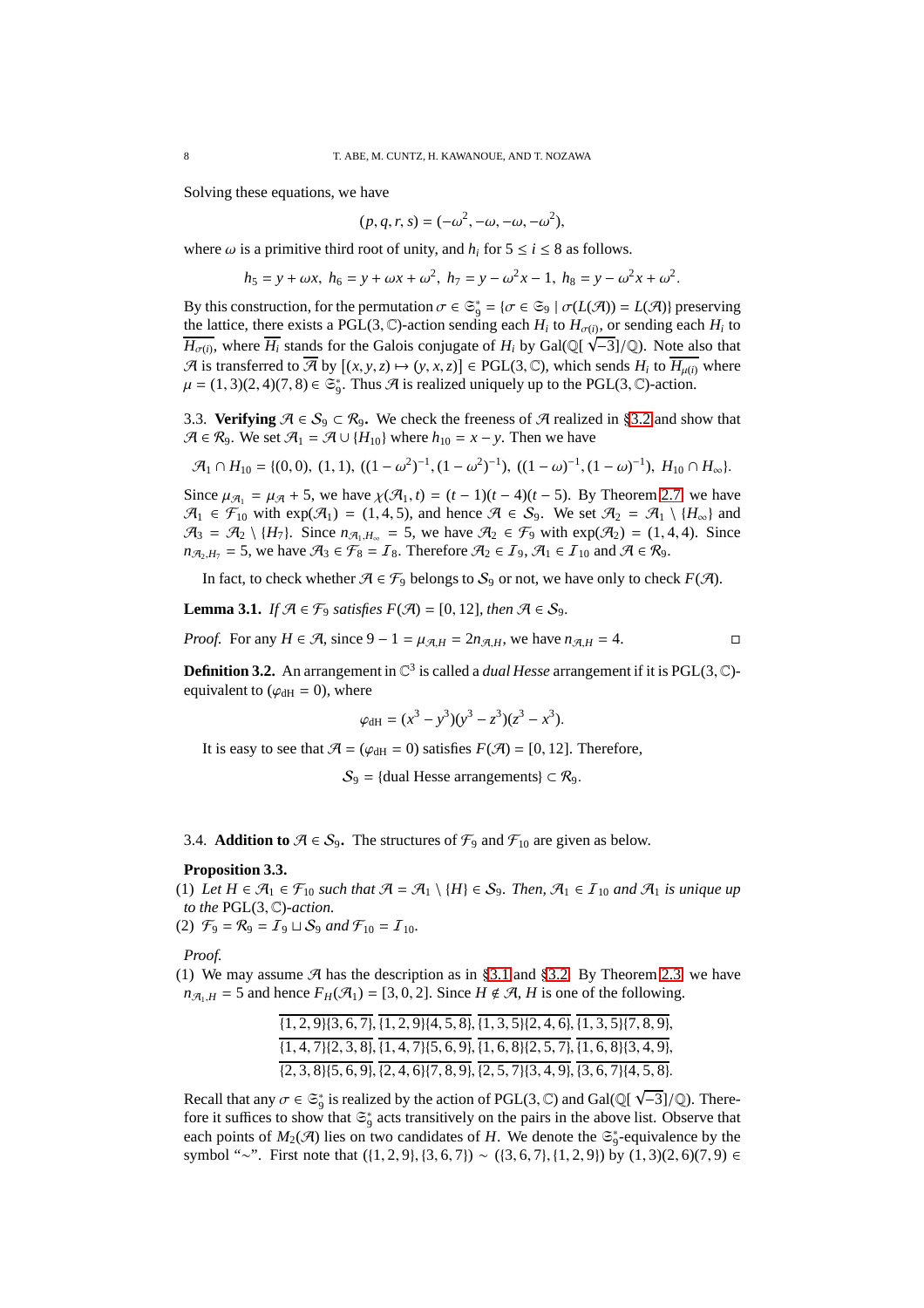$\mathfrak{S}_9^*$  and  $({1, 2, 9}, {3, 6, 7}) \sim ({1, 2, 9}, {4, 5, 8})$  by  $(3, 4)(5, 7)(6, 8) \in \mathfrak{S}_9^*$ . As the point transferred from {1, 2, 9} has the same property as above, it follows that  $({1, 2, 9}, {3, 6, 7}) \sim$ ({3, 6, 7}, {4, 5, 8}). Namely, we have

$$
(\{1,2,9\},\{3,6,7\}) \sim (\{1,2,9\},\{4,5,8\}) \sim (\{3,6,7\},\{4,5,8\}).
$$

By applying  $(2, 3)(4, 7)(5, 9)$ ,  $(2, 7)(4, 9)(6, 8)$ ,  $(2, 6)(3, 5)(8, 9) \in \mathfrak{S}_{9}^{*}$ , We have

$$
(\{1,2,9\},\{3,6,7\}) \sim (\{1,3,5\},\{2,4,6\}) \sim (\{1,4,7\},\{2,3,8\}) \sim (\{1,6,8\},\{2,5,7\}).
$$

Therefore we have the following, which completes the proof of the uniqueness of  $\mathcal{A}_1$ .

$$
((1, 2, 9), \{3, 6, 7\}) \sim ((1, 3, 5), \{2, 4, 6\}) \sim ((1, 3, 5), \{7, 8, 9\}) \sim ((2, 4, 6), \{7, 8, 9\})
$$

$$
\sim ((1, 4, 7), \{2, 3, 8\}) \sim ((1, 4, 7), \{5, 6, 9\}) \sim ((2, 3, 8), \{5, 6, 9\})
$$

$$
\sim ((1, 6, 8), \{2, 5, 7\}) \sim ((1, 6, 8), \{3, 4, 9\}) \sim ((2, 5, 7), \{3, 4, 9\}).
$$

Note that *H*<sub>10</sub> in §[3.3](#page-7-1) is  $\overline{\{1,3,5\}\{2,4,6\}}$  and  $\mathcal{A} \cup \{H_{10}\} \in I_{10}$ . By the uniqueness of  $\mathcal{A}_1$ , we conclude that  $\mathcal{A}_1 \in I_{10}$ . Therefore (1) is verified.

(2) Since  $\mathcal{F}_8 = I_8$  and  $\mathcal{S}_9 \subset \mathcal{R}_9$ , we have  $\mathcal{F}_9 = I_9 \sqcup \mathcal{S}_9 = \mathcal{R}_9$  by Lemma [2.9.](#page-4-2) Let  $\mathcal{A} \in \mathcal{F}_{10}$ . Since  $S_{10} = \emptyset$ , there exists  $H \in \mathcal{A}$  such that  $\mathcal{A}' = \mathcal{A} \setminus \{H\} \in \mathcal{F}_9 = I_9 \sqcup S_9$ . If  $\mathcal{A}' \in I_9$ , then  $\mathcal{A} \in \mathcal{I}_{10}$ . If  $\mathcal{A}' \in \mathcal{S}_9$ , we also have  $\mathcal{A} \in \mathcal{I}_{10}$  by (1). Therefore we have  $\mathcal{F}_{10} = \mathcal{I}_{10}$ .  $\Box$ 

We remark that now Theorem [1.1](#page-1-0) is established for  $|\mathcal{A}| \leq 10$  by Propositions [2.13](#page-5-0) and [3.3.](#page-7-2) We give the proof of Corollary [1.4.](#page-1-2)

*Proof of Corollary [1.4.](#page-1-2)* The proof is by the induction on  $\ell = |\mathcal{A}|$ . If  $\ell \leq 10$ , we have nothing to prove. Assume that  $\ell \geq 11$ . If  $\mathcal{A} \in \mathcal{F}_{\ell} \setminus \mathcal{S}_{\ell}$ , then  $H \in \mathcal{A}$  such that  $\mathcal{A}' =$  $\mathcal{A} \setminus \{H\} \in \mathcal{F}_{\ell-1}$ . Since  $\exp(\mathcal{A}') = (1, a-1, b)$  or  $(1, a, b-1)$ , we have  $\mathcal{A}' \in \mathcal{I}_{\ell-1}$  by induction hypothesis, and hence  $\mathcal{A} \in \mathcal{I}_{\ell}$ . Thus we may assume  $\mathcal{A} \in \mathcal{S}_{\ell}$ . We set  $a \leq b$  and take *H* ∈  $\mathcal{A}$ . By Lemma [2.10,](#page-4-1) we have  $\mu_P(\mathcal{A})$  ≤ *a* − 2 for any *P* ∈ *H*. By definition of *S t*, we have  $n_{A,H} \le a$ . However it is a contradiction since we have the following inequalities.

$$
11 - 1 \le \ell - 1 = \mu_{\mathcal{A},H} \le (a - 2)a \le (4 - 2) \cdot 4 = 8.
$$

### 4. DETERMINATION OF  $S_{11}$

<span id="page-8-0"></span>In this section, we show that  $S_{11}$  consists of pentagonal arrangements.

4.1. **Absence of**  $\mathcal{A} \in \mathcal{S}_{11}$  **with**  $F(\mathcal{A}) = [1, 14, 2]$ . Let  $\mathcal{A} \in \mathcal{S}_{11}$ . By Proposition [2.13,](#page-5-0) we have  $F(\mathcal{A}) = [1, 14, 2], [4, 11, 3], [7, 8, 4]$  or  $[10, 5, 5].$  Suppose  $F(\mathcal{A}) = [1, 14, 2].$ Take  $P \in M_3(\mathcal{A})$ . Since  $|M_1(\mathcal{A}) \cup M_3(\mathcal{A}) \setminus \{P\}| = 2$  and  $|\mathcal{A}_P| = 4$ , there exists  $H \in \mathcal{A}_P$ such that  $M_1(H, \mathcal{A}) = \emptyset$  and  $M_3(H, \mathcal{A}) = \{P\}$ . Then it follows that  $11 - 1 = \mu_{\mathcal{A},H}$  $0 + 2F_{H,2}(\mathcal{A}) + 3 \cdot 1$ , which is impossible. Therefore we have  $F(\mathcal{A}) = [4, 11, 3]$ , [7, 8, 4] or [10, 5, 5]. In the following subsections, we show that only the case  $F(\mathcal{A}) = [10, 5, 5]$ occurs, which corresponds to the case when  $\mathcal{A}$  is a pentagonal arrangement.

4.2. **Subarrangement**  $\mathcal{A}'$  of  $\mathcal{A}$ . In the case  $F(\mathcal{A}) = \{4, 11, 3\}$  or  $[7, 8, 4]$ , we construct a subarrangement  $\mathcal{A}' = \{H_1, \ldots, H_{10}\}$  of  $\mathcal A$  satisfying the following.

$$
F(\mathcal{H}') = [9, 6, 3], \quad n_{\mathcal{H}', H_i} = \begin{cases} 4 & i = 1 \\ \leq 5 & 2 \leq i \leq 10 \end{cases}, \quad M_3(\mathcal{H}') = \begin{cases} H_1 \cap H_2, \\ H_1 \cap H_3, \\ H_2 \cap H_3 \end{cases}.
$$
 (\*)

Suppose  $F(\mathcal{A}) = [4, 11, 3]$ . Note that  $n_{\mathcal{A},H} = 4, 5$  for any  $H \in \mathcal{A}$ , since  $3 \cdot 3 < 10 = \mu_{\mathcal{A},H}$ . Thus  $n_{\mathcal{A},H} = 4, 5$  for any  $H \in \mathcal{A}$ . Since  $\sum_{H \in \mathcal{A}} n_{\mathcal{A},H} = 2 \cdot 4 + 3 \cdot 11 + 4 \cdot 3 = 5 \cdot 11 - 2$ , we may set  $n_{\mathcal{A},H_1} = n_{\mathcal{A},H_2} = 4$  and  $n_{\mathcal{A},H_i} = 5$  for  $3 \le i \le 11$ . Note that  $F_{H_i,3}(\mathcal{A}) \ge 2$ for  $i = 1, 2$ , since  $2 \cdot 3 + 3 \cdot 1 < 10 = \mu_{\mathcal{A},H}$ . Thus we may set  $M_3(\mathcal{A}) = \{P_1, P_2, P_3\}$ ,  $H_1 = \overline{P_2 P_3}$  and  $H_2 = \overline{P_1 P_3}$ . Since  $n_{\mathcal{A},H_1} = 4 = \mathcal{A}_{P_1} \cap H_1$ , we have  $\overline{P_1 P_2} \in \mathcal{A}$ , which *P*∈*M*<sub>3</sub>(*A*)  $\mathcal{A}_P$ | = 4 · 3 − 3 = 9 < 11, we may set  $H_{11} \cap M_3(\mathcal{A}) = \emptyset$ . Then  $F_{\mathcal{A},H_{11}} = [0, 5, 0]$ . Now it is easy to check that  $\mathcal{A}' = \mathcal{A} \setminus \{H_{11}\}$  satisfies the condition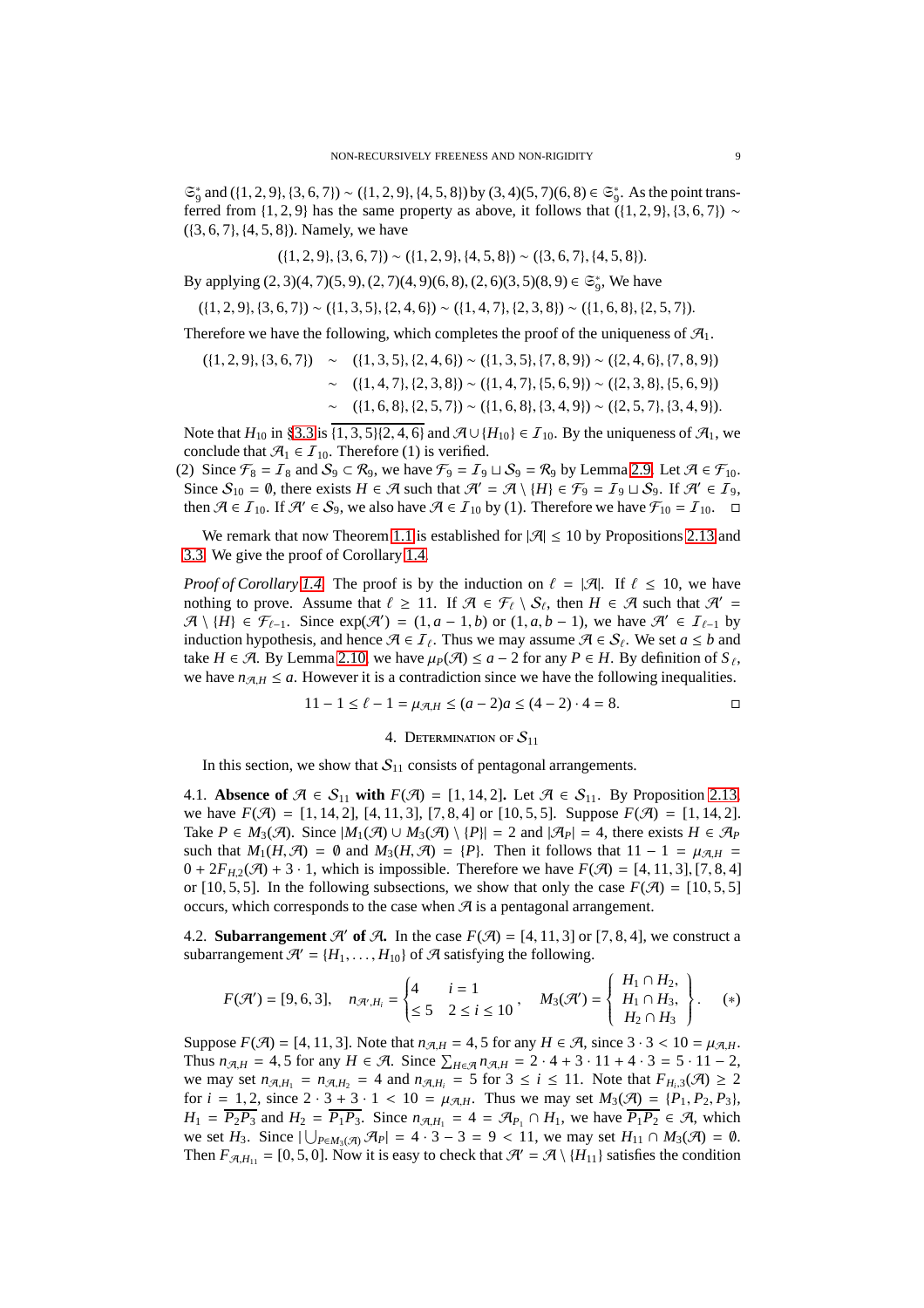(\*). Suppose  $F(\mathcal{A}) = [7, 8, 4]$ . Since  $\sum_{H \in \mathcal{A}} n_{\mathcal{A},H} = 2 \cdot 7 + 3 \cdot 8 + 4 \cdot 4 = 5 \cdot 11 - 1$ , we may assume  $n_{\mathcal{A},H_1} = 4$  and  $n_{\mathcal{A},H_i} = 5$  for  $2 \le i \le 11$ . Note that  $F_{H_1,3}(\mathcal{A}) \ne 1, 4$  since  $2 \cdot 3 + 3 \cdot 1 < \mu_{\mathcal{A},H_1} = 10 < 3 \cdot 4$ . Thus  $F_{H_1,3}(\mathcal{A}) = 2, 3$ . We set  $M_3(\mathcal{A}) = \{P_1, P_2, P_3, P_4\}$ so that  $P_1 \notin H_1 = \overline{P_2 P_3}$ . Since  $|\mathcal{A}_{P_1} \cap H_1| = 4 = n_{\mathcal{A},H_1}$ , we have  $P_2, P_3 \in \mathcal{A}_{P_1}$ . Therefore we may set  $H_2 = \overline{P_1P_3}$  and  $H_3 = \overline{P_1P_2}$ . Since  $|\mathcal{A}_{P_4}| = 4$ , we may set  $M_3(\mathcal{A}) \cap H_{11} = \{P_4\}$ . Since  $n_{\mathcal{A},H_{11}} = 5$  and  $F_{H_{11},3}(\mathcal{A}) = 1$ , we have  $F_{H_{11}}(\mathcal{A}) = [1,3,1]$ . Now it is easy to check that  $\mathcal{H}' = \mathcal{A} \setminus \{H_{11}\}\$  satisfies the condition (\*).

4.3. **Lattice structure of**  $\mathcal{A}'$ **. First** we determine  $F_{H_i}(\mathcal{A}')$  for  $1 \leq i \leq 10$ . We have  $n_{\mathcal{H}',H} = 4, 5$  for any  $H \in \mathcal{H}'$  since  $|M_3(H,\mathcal{H}')| \le 2$  and  $2+3.2 < 9 = \mu_{\mathcal{H}',H}$ . Since  $n_{\mathcal{H}',H_1} = 4$ and  $F_{3,H_1}(\mathcal{H}') = 2$ , we have  $F_{H_1}(\mathcal{H}') = [1, 1, 2]$ . Since  $\bigcup_{P \in M_3(\mathcal{H}')} \mathcal{H}'_P = 4 \cdot 3 - 3 = 9$ , we may set  $M_3(H_{10}, \mathcal{H}') = \emptyset$ , and hence  $F_{H_{10}} = [1, 4, 0]$ . Since  $H_2 \cap H_{10} \neq H_3 \cap H_{10}$ , we may set *H*<sub>2</sub> ∩ *H*<sub>10</sub> ∈ *M*<sub>2</sub>( $\mathcal{A}'$ ). Since *F*<sub>*H*<sub>2</sub>,3</sub>( $\mathcal{A}'$ ) = 2, we have *F*<sub>*H*<sub>2</sub></sub>( $\mathcal{A}'$ ) = [1, 1, 2]. Since  $\sum_{H \in \mathcal{A}'} n_{\mathcal{A}',H} = 2 \cdot 9 + 3 \cdot 6 + 4 \cdot 3 = 5 \cdot 10 - 2$ , we have  $n_{\mathcal{A}',H_i} = 4$  for  $i = 1, 2$  and  $n_{\mathcal{A}',H_i} = 5$ for  $3 \le i \le 10$ . We have  $F_{H_3}(\mathcal{A}') = [3, 0, 2]$  and  $F_{H_i}(\mathcal{A}') = [2, 2, 1]$  for  $4 \le i \le 9$  since  $F_{H_3,3}(\mathcal{A}') = 2$  and  $F_{H_i,3}(\mathcal{A}') = 1$ . As a conclusion, we have the following.

 $F_{H_i}(\mathcal{H}') = [1, 1, 2]$  (*i* = 1, 2), [3, 0, 2] (*i* = 3), [2, 2, 1] (4 ≤ *i* ≤ 9), [1, 4, 0] (*i* = 10).

Now we determine the lattice structure of  $\mathcal{H}'$ . We may set

 $M_3(\mathcal{A}') = \{P_1 = \{2, 3, 4, 5\}, P_2 = \{1, 3, 6, 7\}, P_3 = \{1, 2, 8, 9\}\}.$ 

Note that  $\{3, 8\}, \{3, 9\}, \{3, 10\} \in M_1(\mathcal{H}')$  since  $F_{H_3}(\mathcal{H}') = [3, 0, 2]$ . By symmetry of  $(4, 5)$ or (6, 7), we may set {1, 4, 10}, {2, 6, 10} ∈  $M_2(\mathcal{H}')$ . Since  $H_8 \cap H_{10}$  lies on  $H_5$  or  $H_7$ , we may set  $\{5, 8, 10\}$  ∈  $M_2(\mathcal{A}')$  by symmetry of  $(1, 2)(4, 6)(5, 7)$ . We also have  $\{7, 9, 10\}$  ∈ *M*<sub>2</sub>( $\mathcal{A}'$ ). Since {{7, 9, 10}} ∪  $(\mathcal{A}'_{P_1} \cap H_7)$  defines all intersection points on  $H_7$ , we have *H*<sub>7</sub> ∩ *H*<sub>8</sub> ∈ *M*<sub>2</sub>( $\mathcal{A}$ ). By the same reasoning for {{5, 8, 10}} ∪  $(\mathcal{A}'_{P_2} \cap H_8)$  on *H*<sub>8</sub>, we have *H*<sub>4</sub> ∩ *H*<sub>8</sub> ∈ *M*<sub>2</sub>( $\mathcal{A}$ ). Thus we have  $M_2(H_8, \mathcal{A}') = \{(5, 8, 10), (4, 7, 8)\}$ . Since  $F_{H_1,2}(\mathcal{A}') = 2$ for  $i = 5, 6, 9$ , The last point of  $M_2(\mathcal{A})$  is  $\{5, 6, 9\}$ . Therefore  $M_2(\mathcal{A}')$ , and hence  $M_1(\mathcal{A}')$ , are as follows, which determine the lattice of  $\mathcal{A}'$ .

 $M_2(\mathcal{A}') = \{ \{1, 4, 10\}, \{2, 6, 10\}, \{4, 7, 8\}, \{5, 6, 9\}, \{5, 8, 10\}, \{7, 9, 10\} \},$  $M_1(\mathcal{A}') = \{ \{1, 5\}, \{2, 7\}, \{3, 8\}, \{3, 9\}, \{3, 10\}, \{4, 6\}, \{4, 9\}, \{5, 7\}, \{6, 8\} \}.$ 

4.4. **Realization of**  $\mathcal{A}'$ **.** We determine the realization of  $\mathcal{A}'$  in  $\mathbb{P}_{\mathbb{C}}^2$ . We may set  $H_{10}$  as the infinity line  $H_{\infty}$ ,  $P_1 = (1, 0)$ ,  $P_2 = (0, 1)$  and  $P_3 = (0, 0)$ . Then

 $h_1 = x$ ,  $h_2 = y$ ,  $h_3 = x + y - 1$ ,  $h_4 = x - 1$ ,  $h_6 = y - 1$ .

Set  $\{4, 7, 8\} = (1, p)$  and  $\{5, 6, 9\} = (q, 1)$   $(p, q \neq 0)$ . Then we have

$$
h_5 = x - (q - 1)y - 1, \ h_7 = (p - 1)x - y + 1, \ h_8 = px - y, \ h_9 = x - qy.
$$

Since  $H_5 \parallel H_8$  and  $H_7 \parallel H_9$ , we have  $p(q-1) = (p-1)q = 1$ . Therefore we conclude that  $p = q = \zeta$  where  $\zeta$  is a solution of  $\zeta^2 - \zeta - 1 = 0$ , and we may reset the equations as

 $h_5 = \zeta x - y - \zeta$ ,  $h_7 = x - \zeta y + \zeta$ ,  $h_8 = \zeta x - y$ ,  $h_9 = x - \zeta y$ .

4.5. **Absence of**  $\mathcal{A} \in \mathcal{S}_{11}$  with  $F(\mathcal{A}) = [4, 11, 3]$  or  $[7, 8, 4]$ . We show that we cannot extend the realization of  $\mathcal{H}'$  obtained above to  $\mathcal{A}$ . Assume that  $\mathcal{A} = \mathcal{H}' \cup \{H_{11}\}$  is realizable. Suppose  $F(\mathcal{A}) = [4, 11, 3]$ . Recall that  $F_{H_{11}}(\mathcal{A}) = [0, 5, 0]$ . Since  $|M_1(\mathcal{A}') \cap H_{11}| = 5$ and  $M_1(\mathcal{A}') \subset \{(1, 5), (4, 9)\} \cup \bigcup_{i=3,6,7} H_i$ , we have  $H_{11} = \{1, 5\}(4, 9) = \overline{(0, -\zeta)(1, \zeta^{-1})}$ and  $h_{11} = (1 - 2\zeta)x + y + \zeta$ . Therefore  $H_{10} \cap H_{11} \in M_1(\mathcal{A})$ , a contradiction. Suppose *F*( $\mathcal{A}$ ) = [7, 8, 4]. Recall that *F*<sub>*H*<sub>11</sub></sub> ( $\mathcal{A}$ ) = [1, 3, 1]. Thus *M*<sub>1</sub>(*H*<sub>11</sub>,  $\mathcal{A}$ ) = {*H<sub>i</sub>* ∩ *H*<sub>11</sub>} for some  $1 \le i \le 10$ . Since  $n_{\mathcal{H},H_i} + 1 = n_{\mathcal{H},H_i} \le 5$ , we have  $i = 1$  or 2. We may set *H*<sub>1</sub> ∩ *H*<sub>11</sub> ∈ *M*<sub>1</sub>( $\mathcal{A}$ ) by the symmetry of the coordinates *x* and *y*. Note that  $|M_1(\mathcal{A}') \cap$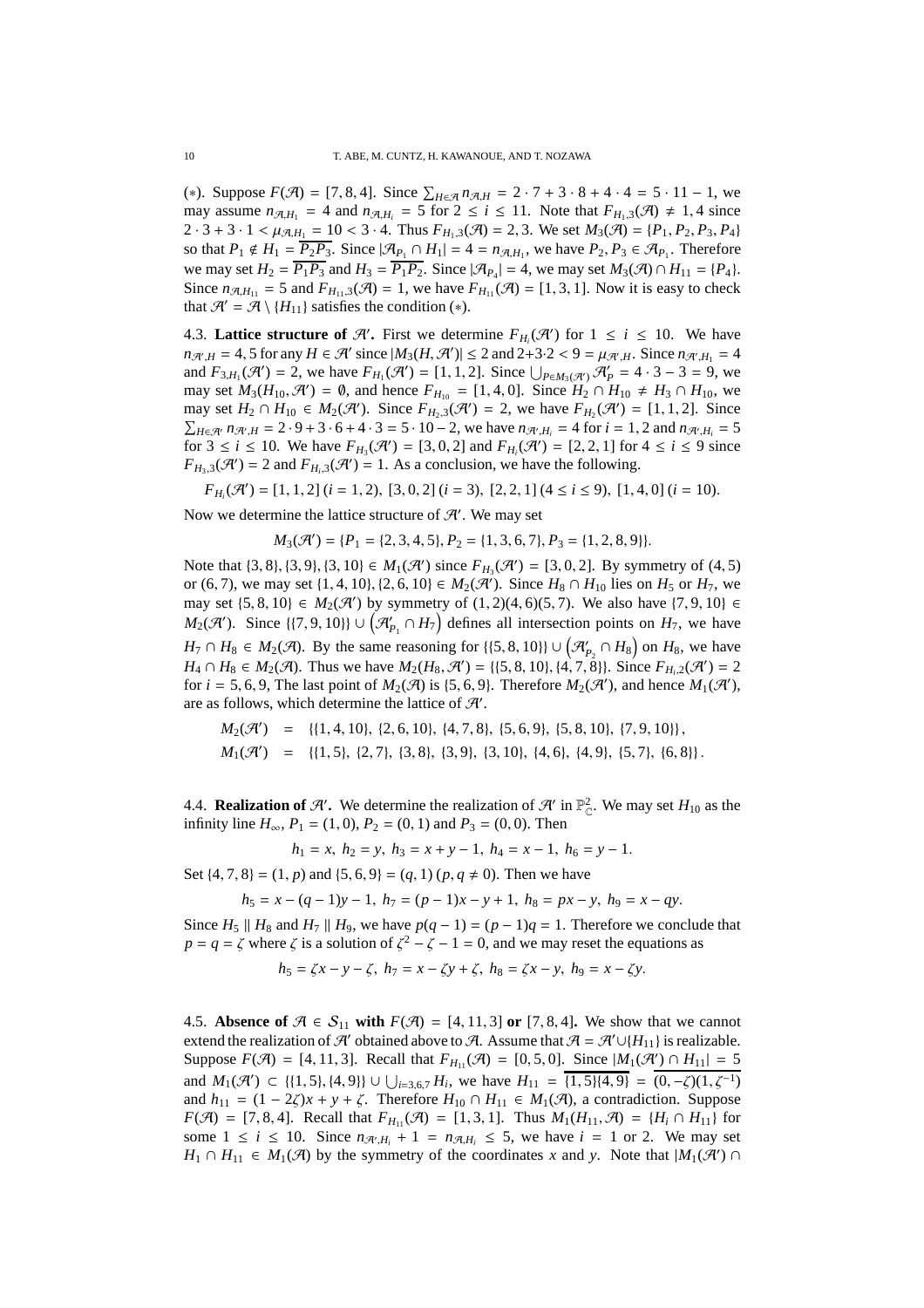*H*<sub>11</sub> $|H_{11}| = 3$  and  $|M_2(\mathcal{H}') \cap H_{11}| = 1$ . In particular, *H*<sub>2</sub> ∩ *H*<sub>11</sub> = {2, 7} or {2, 6, 10}. Assume that  $H_2 \cap H_{11} = \{2, 7\} = (-\zeta, 0)$ . Then  $M_2(\mathcal{A}') \cap H_{11} = \{(5, 6, 9)\}$  or  $\{(5, 8, 10)\}$ . If *H*<sub>11</sub> ∋ {5, 6, 9} = ( $\zeta$ , 1), we have  $h_{11} = x - 2\zeta y + \zeta$ . Therefore  $H_{10} \cap H_{11} \in M_1(\mathcal{A})$ , a contradiction. If  $H_{11} \ni \{5, 8, 10\}$ , we have  $H_{11} \cap M_1(\mathcal{H}') = \{(2, 7), (3, 9), (4, 6)\}$ . Since  ${4, 6} = (1, 1)$ , we have  $h_{11} = x - (\zeta + 1)y + \zeta$ , which contradicts to  $H_{11} || H_8$ . Assume that *H*<sub>2</sub> ∩ *H*<sub>11</sub> = {2, 6, 10}. Then we have *M*<sub>1</sub>( $\mathcal{A}'$ ) ∩ *H*<sub>11</sub> = {{3, 8}, {4, 9}, {5, 7}}. Since  ${4, 9} = (1, \zeta - 1)$  and  ${5, 7} = (\zeta + 1, \zeta + 1)$  we have  $H_{11} \nparallel H_2$ , a contradiction.

Now we may assume that  $F(\mathcal{A}) = [10, 5, 5]$ .

<span id="page-10-1"></span>4.6. **Lattice structure of**  $\mathcal{A} \in \mathcal{S}_{11}$ . We determine the lattice of  $\mathcal{A} \in \mathcal{S}_{11}$ . First we show that  $\overline{PQ} \in \mathcal{A}$  for any  $P, Q \in M_3(\mathcal{A}), P \neq Q$ . Assume that there exist  $P, Q \in M_3(\mathcal{A})$  such that  $\overline{PQ} \notin \mathcal{A}$ . Note that  $\mathcal{A}$  has  $10 + 5 + 5 = 20$  intersection points, and  $\mathcal{A}_P \cup \mathcal{A}_O$  covers  $4 \cdot 4 + 2 = 18$  of them. We set the left 2 intersection points in  $\mathcal{A} \setminus (\mathcal{A}_P \cup \mathcal{A}_Q)$  as  $T_1$  and *T*<sub>2</sub>. If  $H = \overline{T_1 T_2} \in \mathcal{A}$ , then  $\{T_1, T_2\} \cap (\mathcal{A}_P \cap H) \neq \emptyset$  since  $|\mathcal{A}_P \cap H| = 4$  and  $n_{\mathcal{A},H} \leq 5$ . However, it contradicts to the choice of  $T_i$ . If  $\overline{T_1T_2} \notin \mathcal{A}$ , then  $(\mathcal{A}_P \cup \mathcal{A}_Q) \cap (\mathcal{A}_{T_1} \cup \mathcal{A}_{T_2}) \neq \emptyset$ since  $|\mathcal{A}| = 11$ ,  $|\mathcal{A}_P \cup \mathcal{A}_Q| = 8$  and  $|\mathcal{A}_{T_1} \cup \mathcal{A}_{T_2}| \ge 4$ . It also contradicts to the choice of *T*<sub>*i*</sub>. Next we determine  $\tilde{F}_{H_i}(\mathcal{A})$  for  $1 \le i \le 10$ . Note that  $n_{\mathcal{A},H} = 5$  for  $H \in \mathcal{A}$  since  $\sum_{H \in \mathcal{A}} n_{\mathcal{A},H} = 2 \cdot 10 + 3 \cdot 5 + 4 \cdot 5 = 5 \cdot 11$ . We also have  $F_{H,3}(\mathcal{A}) \le 2$  for  $H \in \mathcal{A}$  since  $\mu_{\mathcal{A},H} = 10 < 1 \cdot 2 + 3 \cdot 3$ . It follows that, for  $P, Q \in M_3(\mathcal{A})$  with  $P \neq Q, \overline{PQ} \in \mathcal{A}$  are distinct each other, forming  $\binom{5}{2} = 10$  lines of A. Thus we may assume  $F_{H_i,3}(\mathcal{A}) = 2$ , i.e.,  $F_{H_i}(\mathcal{A}) = [2, 1, 2]$ , for  $1 \le i \le 10$ . Since  $4 \cdot 5 = \sum_{H \in \mathcal{A}} F_{H,3}(\mathcal{A}) = 2 \cdot 10 + F_{H_{11},3}(\mathcal{A})$ , we have  $F_{H_{11},3}(\mathcal{A}) = 0$ , i.e.,  $F_{H_{11}}(\mathcal{A}) = [0, 5, 0]$ . Therefore, we have

$$
F_{H_i}(\mathcal{A}) = [2, 1, 2] \ (1 \leq i \leq 10), \quad F_{H_{11}}(\mathcal{A}) = [0, 5, 0].
$$

We investigate the lattice structure of A. We may set  $M_3(\mathcal{A}) = \{P_i \mid 1 \le i \le 5\}$  and

$$
H_1 = \overline{P_1 P_2}, H_2 = \overline{P_1 P_3}, H_3 = \overline{P_1 P_4}, H_4 = \overline{P_1 P_5}, H_5 = \overline{P_2 P_3},
$$
  

$$
H_6 = \overline{P_2 P_4}, H_7 = \overline{P_2 P_5}, H_8 = \overline{P_3 P_4}, H_9 = \overline{P_3 P_5}, H_{10} = \overline{P_4 P_5},
$$

or, in other words,  $M_3(\mathcal{A})$  consists of the following five points.

$$
P_1 = \{1, 2, 3, 4\}, P_2 = \{1, 5, 6, 7\}, P_3 = \{2, 5, 8, 9\}, P_4 = \{3, 6, 8, 10\}, P_5 = \{4, 7, 9, 10\}.
$$

Since *H*<sub>1</sub> ∩ *H*<sub>11</sub> ∈ *M*<sub>2</sub>( $\mathcal{A}$ ) lies on *H*<sub>8</sub>, *H*<sub>9</sub> or *H*<sub>10</sub>, we may set {1, 9, 11} ∈ *M*<sub>2</sub>( $\mathcal{A}$ ) by symmetry. Since  $H_3 \cap H_{11} \in M_2(\mathcal{A})$  lies on  $H_5$  or  $H_7$ , we may set {3, 5, 11}  $\in M_2(\mathcal{A})$ by symmetry of (2, 4)(5, 7)(8, 10). Investigating  $H_{10} ∩ H_{11}$ ,  $H_6 ∩ H_{11}$ ,  $H_8 ∩ H_{11} ∈ M_2(\mathcal{A})$ in this order, we have {2, 10, 11}, {4, 6, 11}, {7, 8, 11} ∈  $M_2(\mathcal{A})$ . Thus  $M_2(\mathcal{A})$  is determined.

$$
M_2(\mathcal{A}) = \{ \{1, 9, 11\}, \{2, 10, 11\}, \{3, 5, 11\}, \{4, 6, 11\}, \{7, 8, 11\} \}.
$$

<span id="page-10-0"></span>Now  $M_2(\mathcal{A})$  and  $M_3(\mathcal{A})$  are determined, which gives the lattice structure of  $\mathcal{A}$ .

4.7. **Realization of**  $\mathcal{A} \in \mathcal{S}_{11}$ . We determine the realization of  $\mathcal{A} \in \mathcal{S}_{11}$  in  $\mathbb{P}_{\mathbb{C}}^2$ . We may set *H*<sub>11</sub> as the infinity line  $H_{\infty}$ ,  $P_1 = (0, 1)$ ,  $P_2 = (0, 0)$  and  $P_3 = (1, 0)$ . By definition of  $H_1$ , *H*<sub>2</sub>, *H*<sub>5</sub> and the fact that  $P_3 \in H_9 \parallel H_1$  and  $P_1 \in H_3 \parallel H_5$  imply that

$$
h_1 = x
$$
,  $h_2 = x + y - 1$ ,  $h_3 = y - 1$ ,  $h_5 = y$ ,  $h_9 = x - 1$ .

We set  $P_4 = (p, 1)$  and  $P_5 = (1, q)$ . Since  $H_{10} = \overline{P_4P_5} \parallel H_2$  and  $H_4 = \overline{P_1P_5} \parallel H_6 = \overline{P_2P_4}$ , we have  $p = q$  and  $p(q - 1) = 1$ . Thus we have  $p = q = \zeta$  where  $\zeta$  is a solution of  $\zeta^2 - \zeta - 1 = 0$ . The left defining equations  $h_i$  of  $H_i$  are as follows.

 $h_4 = x - \zeta y + \zeta$ ,  $h_6 = x - \zeta y$ ,  $h_7 = \zeta x - y$ ,  $h_8 = \zeta x - y - \zeta$ ,  $h_{10} = x + y - \zeta - 1$ .

By this construction, for the permutation  $\sigma \in \mathfrak{S}_{11}^* = {\sigma \in \mathfrak{S}_{11} | \sigma(L(\mathcal{A})) = L(\mathcal{A})}$ , there exists a PGL(3,  $\mathbb{C}$ )-action sending each  $H_i$  to  $H_{\sigma(i)}$ , or sending each  $H_i$  to  $H_{\sigma(i)}$ , where  $H_i$ stands for the Galois conjugate of  $H_i$  by Gal(Q[ $\sqrt{5}$ ]/Q). Note also that  $\overline{A}$  is transferred to  $\overline{\mathcal{A}}$  by  $[(x, y, z) \mapsto (\zeta x + y, x + \zeta y, z)] \in \text{PGL}(3, \mathbb{C})$ , which sends  $H_i$  to  $\overline{H_{\nu(i)}}$  where  $\nu =$  $(1, 6, 5, 7)(2, 10)(3, 8, 9, 4) \in \mathfrak{S}_{11}^*$ . Thus A is realized uniquely up to the PGL(3, C)-action.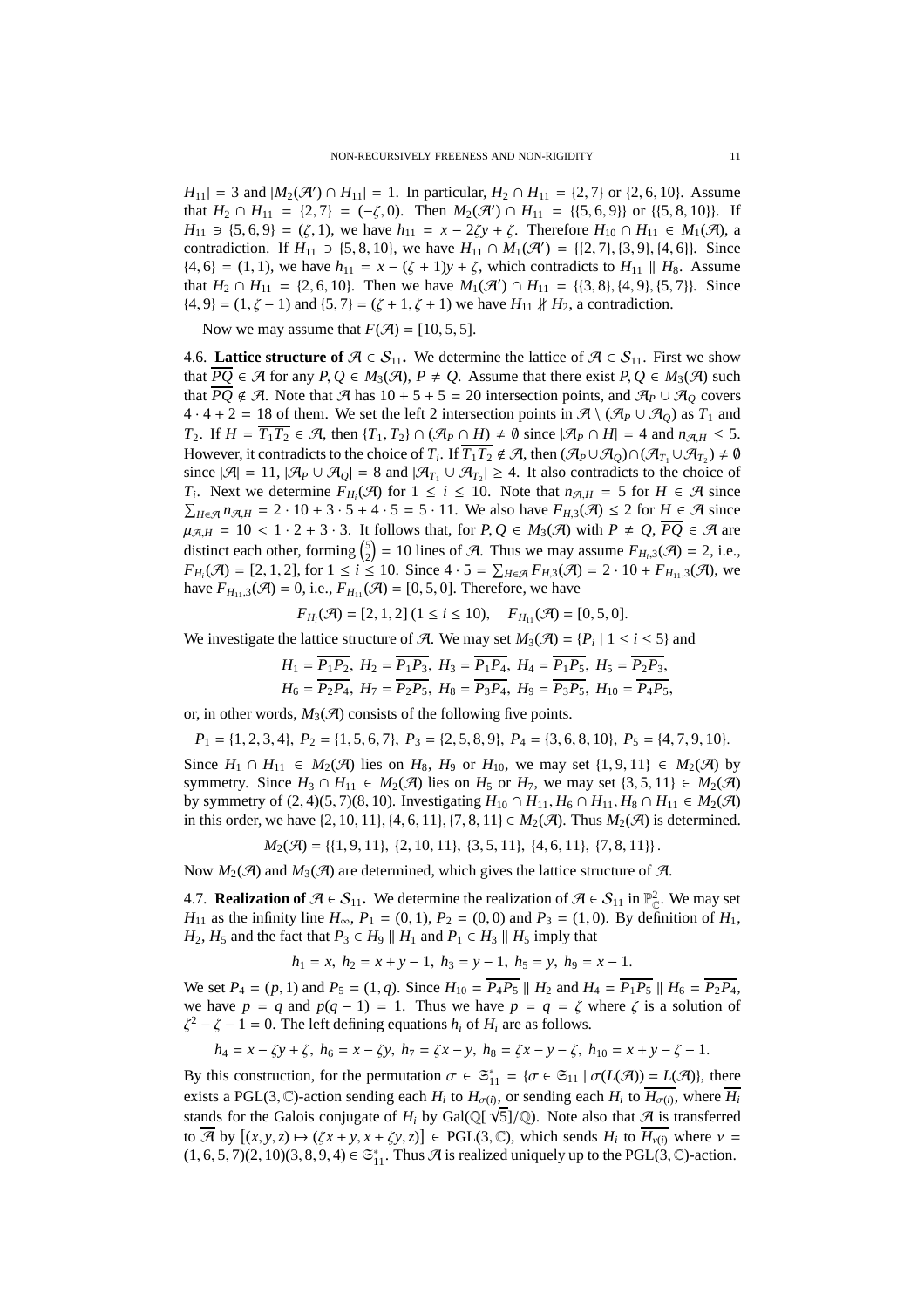<span id="page-11-1"></span>4.8. **Verifying**  $A \in S_{11}$  ⊂  $R_{11}$ . We check the freeness of  $A$  realized in §[4.7](#page-10-0) and show that  $\mathcal{A} \in \mathcal{R}_{11}$ . We set  $\mathcal{A}_1 = \mathcal{A} \cup \{H_{12}\}$  where  $h_{12} = x - y$ . Then we have

$$
\mathcal{A}_1 \cap H_{12} = \left\{ (0,0), (1,1), \left( \frac{1}{2}, \frac{1}{2} \right), (\zeta + 1, \zeta + 1), \left( \frac{\zeta + 1}{2}, \frac{\zeta + 1}{2} \right), H_{12} \cap H_{\infty} \right\}.
$$

Since  $\mu_{\mathcal{A}_1} = \mu_{\mathcal{A}} + 6$ , we have  $\chi(\mathcal{A}_1, t) = (t - 1)(t - 5)(t - 6)$ . Thus  $\mathcal{A}_1 \in \mathcal{F}_{12}$  with  $exp(\mathcal{A}_1) = (1, 5, 6)$  by Theorem [2.7,](#page-4-0) and hence  $\mathcal{A} \in \mathcal{S}_{11}$ . We set  $\mathcal{A}_2 = \mathcal{A}_1 \setminus \{H_\infty\}$  and  $\mathcal{A}_3 = \mathcal{A}_2 \setminus \{H_2\}$ . Since  $n_{\mathcal{A}_1, H_{\infty}} = 6$ , we have  $\mathcal{A}_2 \in \mathcal{F}_{11}$  with  $\exp(\mathcal{A}_2) = (1, 5, 5)$ . Since  $n_{\mathcal{A}_2,H_2} = 6$ , we have  $\mathcal{A}_3 \in \mathcal{F}_{10} = I_{10}$ . Therefore,  $\mathcal{A}_2 \in I_{11}$ ,  $\mathcal{A}_1 \in I_{12}$  and  $\mathcal{A} \in \mathcal{R}_{11}$ .

**Remark 4.1.** Note that  $A \in \mathcal{F}_{11}$  satisfying  $F(A) = [10, 5, 5]$  does not necessary belong to  $S_{11}$ . For example, the arrangement A defined by the equation  $xyz(x^2 - z^2)(y^2 - z^2)$  $(x^2 - y^2)(x - y + z)(x - y + 2z)$  satisfies  $F(\mathcal{A}) = [10, 5, 5]$  but  $\mathcal{A} \in \mathcal{I}_{11}$ .

<span id="page-11-0"></span>**Definition 4.2.** The arrangement of Example 4.59 in [\[8\]](#page-20-0) is the cone of the line arrangement consisted of 5 sides and 5 diagonals of a regular pentagon, defined by the equation

$$
\varphi_{\text{pen}} = z (4x^2 + 2x - z)
$$
  
\n
$$
(x^4 - 10x^2y^2 + 5y^4 + 6x^3z - 10xy^2z + 11x^2z^2 - 5y^2z^2 + 6xz^3 + z^4)
$$
  
\n
$$
(x^4 - 10x^2y^2 + 5y^4 - 4x^3z + 20xy^2z + 6x^2z^2 - 10y^2z^2 - 4xz^3 + z^4).
$$

An arrangement in  $\mathbb{C}^3$  is called *pentagonal* if it is PGL(3,  $\mathbb{C}$ )-equivalent to ( $\varphi_{pen} = 0$ ).

It is easy to see that  $\mathcal{A} = (\varphi_{\text{nen}} = 0)$  satisfies  $\mathcal{A} \in \mathcal{S}_{11}$  and  $F(\mathcal{A}) = [10, 5, 5]$ . Therefore,

 $S_{11}$  = {pentagonal arrangements}  $\subset \mathcal{R}_{11}$ .

By the description in §[4.7,](#page-10-0) the lattice of a pentagonal arrangement is realized over  $\mathbb{Q}[\sqrt{5}]$ .

4.9. **Addition to**  $\mathcal{A} \in \mathcal{S}_{11}$ . The structures of  $\mathcal{F}_{11}$  and  $\mathcal{F}_{12}$  are given as below.

#### <span id="page-11-2"></span>**Proposition 4.3.**

(1) Let  $H \in \mathcal{F}_1$   $\in \mathcal{F}_{12}$  *such that*  $\mathcal{F} = \mathcal{F}_1 \setminus \{H\} \in \mathcal{S}_{11}$ *. Then,*  $\mathcal{F}_1 \in \mathcal{F}_{12}$  *and*  $\mathcal{F}_1$  *has two possibilities up to the* PGL(3, C)*-action.*

(2)  $\mathcal{F}_{11} = \mathcal{R}_{11} = I_{11} \sqcup \mathcal{S}_{11}$  *and*  $\mathcal{F}_{12} = I_{12} \sqcup \mathcal{S}_{12}$ .

*Proof.*

(1) We may assume that  $\mathcal{A}$  has the description as in §[4.6](#page-10-1) and §[4.7.](#page-10-0) By Theorem [2.3,](#page-3-1) we have  $n_{\mathcal{A}_1,H} = 6$ . Note that  $F_{H,3}(\mathcal{A}_1) \leq 1$  since  $M_2(\mathcal{A}) \subset H_{11}$  and  $F_{H,4}(\mathcal{A}_1) \leq 1$  since  $\mu_{\mathcal{A}_1,H} = 11 < 1 \cdot 4 + 4 \cdot 2$ . Thus  $F_H(\mathcal{A}_1) = [1, 5, 0, 0], [2, 3, 1, 0], [3, 2, 0, 1]$  or  $[4, 0, 1, 1]$ . Suppose  $F_H(\mathcal{A}_1) = [1, 5, 0, 0]$ . By the description in §[4.6,](#page-10-1) we have

$$
M_1(\mathcal{A}) = \{ \{1, 8\}, \{4, 8\}, \{4, 5\}, \{5, 10\}, \{1, 10\} \} \cup \{ \{2, 6\}, \{2, 7\}, \{3, 7\}, \{3, 9\}, \{6, 9\} \}.
$$

However, since one of the above two sets contains 3 elements of  $H \cap M_1(\mathcal{A})$ , *H* coincides with some  $H_i \in \mathcal{A}$ , which is a contradiction. Therefore  $F_H(\mathcal{A}_1) \neq [1, 5, 0, 0]$ . Suppose  $F_H(\mathcal{A}_1) = [2, 3, 1, 0]$ . Note that the permutation  $\rho = (1, 5, 8, 10, 4)(2, 6, 9, 3, 7)$  is an element of  $\mathfrak{S}_{11}^*$ , and the group  $\langle \rho \rangle$  acts on  $M_2(\mathcal{A})$  or  $M_3(\mathcal{A})$  transitively. Since  $\rho$  is realized by the action of PGL(3, C) and Gal(Q[ $\sqrt{5}$ ]/Q), we may assume {1, 9, 11}  $\in$  *H*, i.e.,  $H \parallel (x = 0)$ . On the other hand, by the direct calculation, we have

$$
M_1(\mathcal{A}) = \left\{ \begin{array}{ll} \{1,8\} = (0,-\zeta), & \{1,10\} = (0,\zeta+1), & \{2,6\} = (\zeta-1,2-\zeta), \\ \{4,5\} = (-\zeta,0), & \{5,10\} = (1+\zeta,0), & \{2,7\} = (2-\zeta,\zeta-1), \\ \{3,7\} = (\zeta-1,1), & \{3,9\} = (1,1), & \{4,8\} = (\zeta+1,\zeta+1). \\ \{6,9\} = (1,\zeta-1), & & \{4,8\} = (\zeta+1,\zeta+1). \end{array} \right\}.
$$

It is easy to see that no three points of  $M_1(\mathcal{A})$  share the same *x*-coordinate, which contradicts to  $F_{H2}(\mathcal{A}_1) = 3$ . Therefore  $F_H(\mathcal{A}_1) \neq [2, 3, 1, 0]$ . We show that, for each  $\Gamma \in \{ [3, 2, 0, 1], [4, 0, 1, 1] \}$  and for each  $P \in M_3(\mathcal{A})$ , exists the unique line  $H \notin \mathcal{A}$  such that  $P \in H$  and  $F_H(\mathcal{A}_1) = \Gamma$ . First we assume  $\{1, 2, 3, 4\} \in H$ . Suppose  $\Gamma = \{3, 2, 0, 1\}$ . Since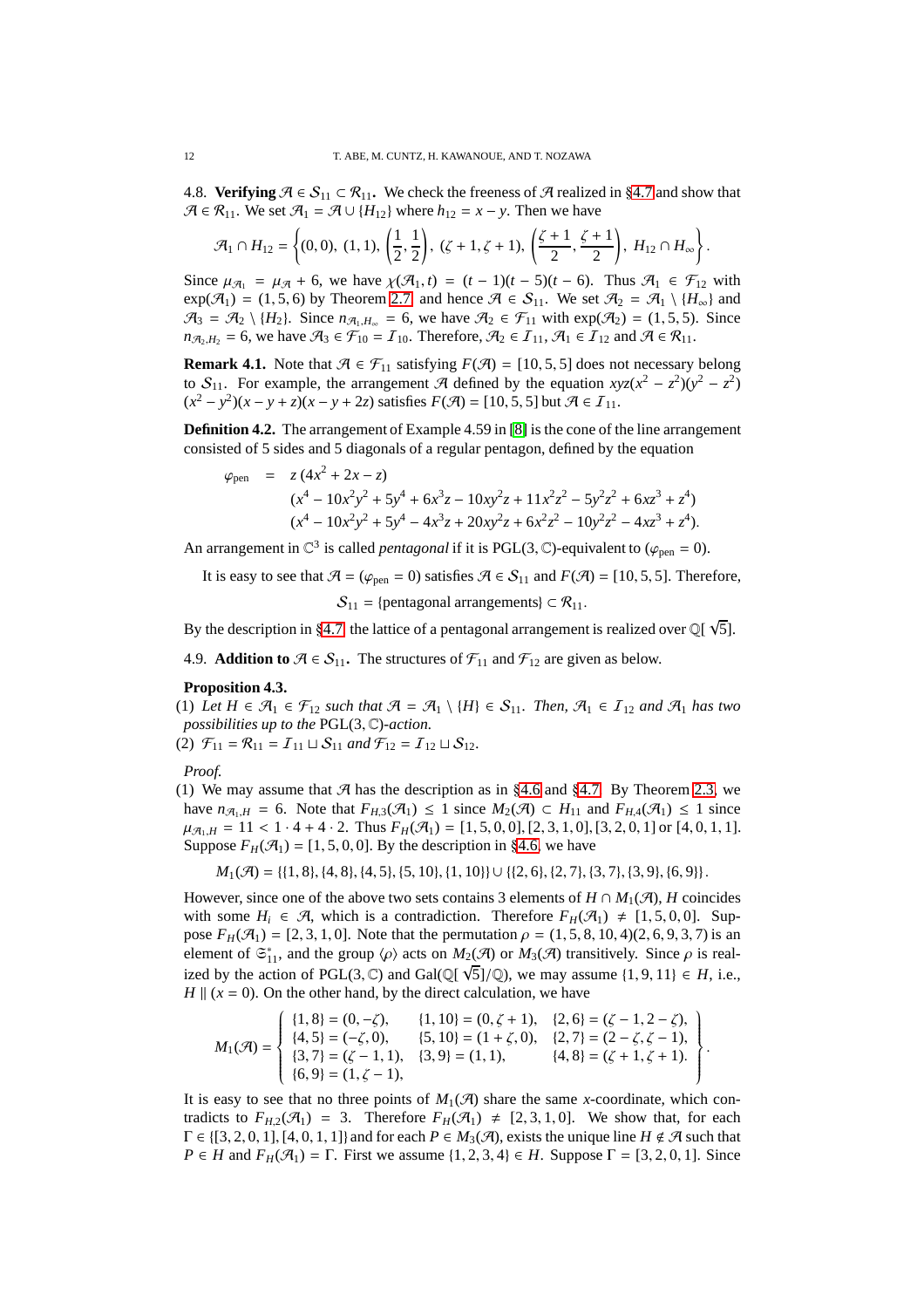*H* ∉  $\mathcal{A}$ , we have  $H \cap M_1(\mathcal{A}) = \{(5, 10), (6, 9)\}$ , and hence  $H = (x + (1 + \zeta)(y - 1) = 0)$ . It is easy to check that  $F_H(\mathcal{A}_1) = [3, 2, 0, 1]$ . Suppose  $\Gamma = [4, 0, 1, 1]$ . Since  $H \notin \mathcal{A}$ , we have *H* ∩ *M*<sub>2</sub>( $\mathcal{A}$ ) = {{7, 8, 11}}, and hence *H* = ( $\zeta x - y + 1 = 0$ ). It is easy to check that  $F_H(\mathcal{A}_1) = [4, 0, 1, 1]$ , We have seen that the unique *H* exists for each Γ if  $P = \{1, 2, 3, 4\}$ . To have the unique *H* passing through another  $P \in M_3(\mathcal{A})$ , we have only to apply  $\rho$ repeatedly. Therefore,  $\mathcal{A}_1$ 's sharing the same  $F_H(\mathcal{A}_1)$  are transferred by the PGL(3, C)action. Next we show  $\mathcal{A}_1 \in \mathcal{I}_{12}$ . Note that  $\mathcal{A}_1$  in §[4.8](#page-11-1) satisfies  $F_{H_{12}}(\mathcal{A}_1) = [3, 2, 0, 1]$  and  $\mathcal{A}_1 \in \mathcal{I}_{12}$ . It follows that  $\mathcal{A}_1 \in \mathcal{I}_{12}$  when  $F_H(\mathcal{A}_1) = [3, 2, 0, 1]$ . We show that  $\mathcal{A}_1 \in \mathcal{I}_{12}$ when  $F_H(\mathcal{A}_1) = [4, 0, 1, 1]$ . We may assume  $\mathcal{A}_1 = \mathcal{A} \cup \{H\}$  with  $H = (\zeta x - y + 1 = 0)$ . By Theorem [2.3,](#page-3-1) we see that  $\mathcal{A}_1 \in \mathcal{F}_{12}$  with  $exp(\mathcal{A}_1) = (1, 5, 6)$ . We set  $\mathcal{A}_2 = \mathcal{A}_1 \setminus \{H_5\}$ and  $\mathcal{A}_3 = \mathcal{A}_2 \setminus \{H_9\}$ . Since  $n_{\mathcal{A}_1, H_5} = 6$ , we have  $\mathcal{A}_2 \in \mathcal{F}_{11}$  with  $\exp(\mathcal{A}) = (1, 5, 5)$ . Since  $n_{A_2,H_9} = 6$ , we have  $A_3 \in \mathcal{F}_{10} = I_{10}$ . Therefore, we have  $A_2 \in I_{11}$  and  $A_1 \in I_{12}$ . Thus we conclude that  $\mathcal{A}_1 \in I_{12}$  for both cases of  $F_H(\mathcal{A}_1)$ .

(2) Since  $\mathcal{F}_{10} = I_{10}$  and  $\mathcal{S}_{11} \subset \mathcal{R}_{11}$ , we have  $\mathcal{F}_{11} = I_{11} \sqcup \mathcal{S}_{11} = \mathcal{R}_{11}$  by Lemma [2.9.](#page-4-2) Let  $\mathcal{A} \in \mathcal{F}_{12} \setminus \mathcal{S}_{12}$ . Then, there exists  $H \in \mathcal{A}$  such that  $\mathcal{A}' = \mathcal{A} \setminus \{H\} \in \mathcal{F}_{11} = I_{11} \sqcup \mathcal{S}_{11}$ . If  $\mathcal{A}' \in$ <br>*I*<sub>11</sub>, then  $\mathcal{A} \in I_{12}$ . If  $\mathcal{A}' \in \mathcal{S}_{11}$ , we also have  $\mathcal{A} \in I_{$  $I_{11}$ , then  $\mathcal{A} \in I_{12}$ . If  $\mathcal{A}' \in S_{11}$ , we also have  $\mathcal{A} \in I_{12}$  by (1). Thus  $\mathcal{F}_{12} = I_{12} \sqcup S_{12}$ .

# 5. DETERMINATION OF  $S_{12}$

<span id="page-12-0"></span>In this section, we show that  $S_{12}$  consists of monomial arrangements associated to the group  $G(4, 4, 3)$ .

5.1. **Realization of**  $\mathcal{A} \in \mathcal{S}_{12}$ . Let  $\mathcal{A} \in \mathcal{S}_{12}$ . By Proposition [2.13,](#page-5-0)  $F(\mathcal{A}) = [0, 16, 3]$ . We show that  $F_H(\mathcal{A}) = [0, 4, 1]$  for any  $H \in \mathcal{A}$ . Note that  $n_{\mathcal{A},H} = 5$  for any  $H \in \mathcal{A}$ , since  $\sum_{H \in \mathcal{A}} n_{\mathcal{A},H} = 3 \cdot 16 + 4 \cdot 3 = 5 \cdot 12$ . We have  $F_{H,3}(\mathcal{A}) \le 1$  for  $H \in \mathcal{A}$ , since  $\mu_{\mathcal{A},H} = 11 < 2 \cdot 3 + 3 \cdot 2$ . If  $M_3(H_0, \mathcal{A}) = \emptyset$  for some  $H_0 \in \mathcal{A}$ , then  $11 = \mu_{P,H_0} = 2F_{H_0,2}(\mathcal{A})$ , a contradiction. Thus, for any  $H \in \mathcal{A}$ , we have  $F_{H,3}(\mathcal{A}) = 1$ , and hence  $F_H(\mathcal{A}) = [0, 4, 1]$ . We determine the realization of  $\mathcal{A}$  in  $\mathbb{P}_{\mathbb{C}}^2$ . We may set

$$
M_3(\mathcal{A}) = \{ \{1, 2, 3, 4\}, \{5, 6, 7, 8\}, \{9, 10, 11, 12\} \}.
$$

Since  $F_{H_9,2}(\mathcal{A}) = 4$ , we may assume  $M_2(H_9, \mathcal{A}) = \{\{1, 5, 9\}, \{2, 6, 9\}, \{3, 7, 9\}, \{4, 8, 9\}\}\.$  We may set  $\{1, 2, 3, 4\}$  $\{5, 6, 7, 8\}$   $\notin \mathcal{A}$  as the infinity line  $H_{\infty}$  and

$$
h_1 = x, h_2 = x - 1, h_3 = x - p, h_4 = x - q, h_5 = y, h_6 = y - 1, h_7 = y - s, h_8 = y - t.
$$

where  $|(0, 1, p, q)| = |(0, 1, s, t)| = 4$ . By choice of  $H_9$ , we have  $s = p, t = q$  and  $h_9 = x - y$ . We set  $\alpha_i = \prod_{j=0}^3 h_{4i-j}$  for  $1 \le i \le 3$ . Since  $F_{H,2}(\mathcal{A}) = 4$  for any  $H \in \mathcal{A}$ , we have  $V(\alpha_1, \alpha_2) = M_2(\mathcal{A}) \subset V(\alpha_3)$ . Therefore we have  $\alpha_3 \in \sqrt{(\alpha_1, \alpha_2)} = (\alpha_1, \alpha_2)$ . Since  $deg(\alpha_i) = 4$  for  $i = 1, 2, 3$ , there exists  $a, b \in \mathbb{C} \setminus \{0\}$  such that  $\alpha_3 = a\alpha_1 + b\alpha_2$ . Since  $\alpha_3 \in (x - y)$ , we have  $b = -a$ . Therefore we may set  $a = 1, b = -1$ . Now we obtain

$$
\alpha_3 = \alpha_1 - \alpha_2 = x(x-1)(x-p)(x-q) - y(y-1)(y-p)(y-q).
$$

Set  $\beta = h_{10}h_{11}h_{12} = \alpha_3/(x - y)$ . Then we have

$$
\beta = x^3 + x^2y + xy^2 + y^3 - (p+q+1)(x^2 + xy + y^2) + (pq+p+q)(x+y) - pq.
$$

Since  $\beta$  is a symmetric polynomial in *x* and *y*, we may set

$$
\beta = u^{-1}(x + uy + v)(ux + y + v)(x + y - 2w). \quad (u, v, w, \in \mathbb{C}, u \neq 0).
$$

Then we have  $\{9, 10, 11, 12\} = (w, w)$  and hence  $v = -(1 + u)w$ . Comparing coefficients of  $x^2y$ ,  $x^2$ , *x* and constant terms, we obtain 1 = *u* + 1 + *u*<sup>-1</sup>, -*p* − *q* − 1 = −*w*(*u* + 4 + *u*<sup>-1</sup>),  $pq + p + q = 3u^{-1}(1 + u)^2w^2$  and  $-pq = -2u^{-1}(1 + u)^2w^3$ . Therefore we have

$$
u^2 = -1
$$
,  $p + q = 4w - 1$ ,  $pq + p + q = 6w^2$ ,  $pq = 4w^3$ .

and hence  $2w - 1 = 0, \pm \sqrt{-1}$ . Now it is easy to show that

$$
\{1, p, q\} = \left\{1, \pm \sqrt{-1}, 1 \pm \sqrt{-1}\right\}, \left\{1, \left(1 + \sqrt{-1}\right)/2, \left(1 - \sqrt{-1}\right)/2\right\}.
$$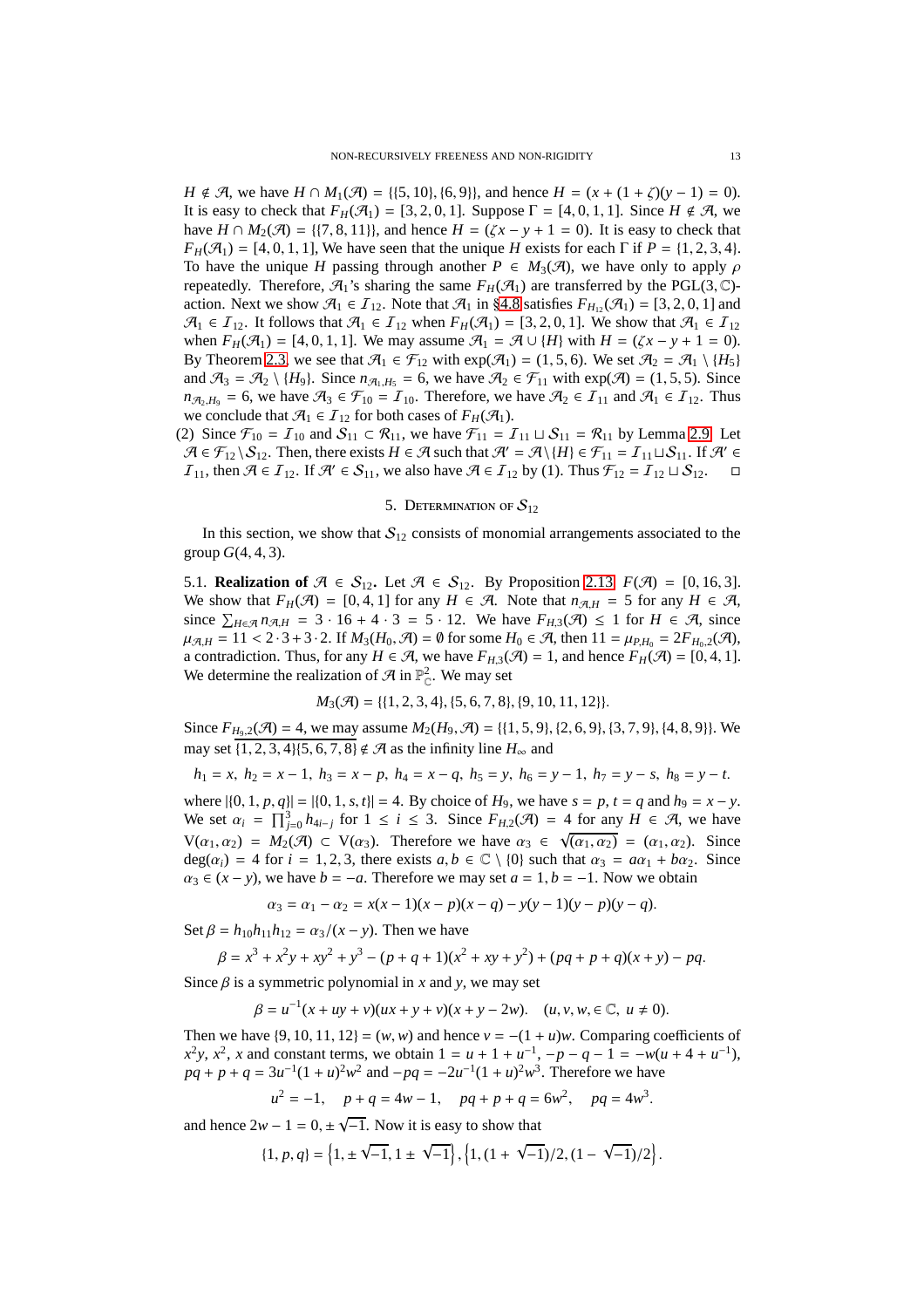These 3 possibilities of  $(p, q)$  are identified by the actions  $(x, y) \mapsto (x/p, y/p)$  or  $(x, y) \mapsto$  $(x/q, y/q)$ , which corresponds to the changing of scale so as to set  $H_2$ ,  $H_3$  or  $H_4$  to be  $(x = 1)$ . Here we adopt  $\{p, q\} = \{\sqrt{-1}, 1 + \sqrt{-1}\}\)$ . Then we have

$$
\alpha_3 = (x - y)(x - \sqrt{-1}y - 1)(x + y - 1 - \sqrt{-1})(x + \sqrt{-1}y - \sqrt{-1}).
$$

Now we have obtained the unique realization of  $\mathcal{A} \in S_{12}$  up to the PGL(3, C)-action.

5.2. **Verifying**  $\mathcal{A} \in \mathcal{S}_{12} \subset \mathcal{R}_{12}$ . We set  $\mathcal{A}_1 = \mathcal{A} \cup \{H_\infty\}$ . It is easy to see that  $n_{\mathcal{A}_1, H_\infty} = 6$ . Since  $\mu_{\mathcal{A}_1} = \mu_{\mathcal{A}} + 6$ , we have  $\chi(\mathcal{A}_1, t) = (t - 1)(t - 5)(t - 7)$ . Thus  $\mathcal{A}_1 \in \mathcal{F}_{13}$  with  $exp(\mathcal{A}_1) = (1, 5, 7)$  by Theorem [2.7,](#page-4-0) and hence  $\mathcal{A} \in \mathcal{S}_{12}$ . We set  $\mathcal{A}_2 = \mathcal{A}_1 \setminus \{H_9\}$  and  $\mathcal{A}_3 = \mathcal{A}_2 \setminus \{H_{10}\}.$  Since  $n_{\mathcal{A}_1, H_9} = 6$ , we have  $\mathcal{A}_2 \in \mathcal{F}_{12}$  with  $\exp(\mathcal{A}_2) = (1, 5, 6)$ . Since  $n_{\mathcal{A}_2,H_{10}} = 6$ , we have  $\mathcal{A}_3 \in \mathcal{F}_{11} = \mathcal{R}_{11}$ . Therefore,  $\mathcal{A}_2 \in \mathcal{R}_{12}$ ,  $\mathcal{A}_1 \in \mathcal{R}_{13}$  and  $\mathcal{A} \in \mathcal{R}_{12}$ .

In fact, to check whether  $\mathcal{A} \in \mathcal{F}_{12}$  belongs to  $\mathcal{S}_{12}$  or not, we have only to check  $F(\mathcal{A})$ .

**Lemma 5.1.** *If*  $\mathcal{A} \in \mathcal{F}_{12}$  *satisfies*  $F(\mathcal{A}) = [0, 16, 3]$ *, then*  $\mathcal{A} \in \mathcal{S}_{12}$ *.* 

*Proof.* If  $\mathcal{A} \notin \mathcal{S}_{12}$ , there exists  $H_1 \in \mathcal{A}$  such that  $n_{\mathcal{A},H_1} \ge 6$ . Since  $\sum_{H \in \mathcal{A}} n_{\mathcal{A},H} = 5.12$ , there exists  $H_2 \in \mathcal{A}$  such that  $n_{\mathcal{A},H_2} \leq 4$ . Since  $F(\mathcal{A}) = [0, 16, 3]$ , we have  $F_{H_2}(\mathcal{A}) = [0, 1, 3]$ . Take  $H_3 \in \mathcal{A} \setminus \{H_2\}$  such that  $\mu_{H_2 \cap H_3}(\mathcal{A}) = 2$ . Then, since  $H_3 \cap M_3(\mathcal{A}) = \emptyset$ , we have  $12 - 1 = \mu_{A,H_3} = 2n_{A,H_3}$ , a contradiction.

<span id="page-13-0"></span>**Definition 5.2.** An arrangement in  $\mathbb{C}^3$  is called a monomial arrangement associated to the group  $G(4, 4, 3)$  (see B.1 of [\[8\]](#page-20-0)), if it is PGL(3, C)-equivalent to ( $\varphi_{4,4,3} = 0$ ), where

$$
\varphi_{4,4,3} = (x^4 - y^4)(y^4 - z^4)(z^4 - x^4).
$$

It is easy to see that  $A = (\varphi_{4,4,3} = 0)$  satisfies  $F(A) = [0, 16, 3]$ . Therefore,

 $S_{12}$  = {monomial arrangements associated to the group  $G(4, 4, 3)$ } ⊂  $\mathcal{R}_{12}$ .

<span id="page-13-1"></span>By Proposition [4.3,](#page-11-2) we have  $\mathcal{F}_{12} = \mathcal{S}_{12} \sqcup \mathcal{I}_{12} = \mathcal{R}_{12}$ . Thus (1) of Theorem [1.1](#page-1-0) is verified.

#### 6. An arrangement with 13 hyperplanes

In this section, we construct a free arrangement of 13 planes in  $\mathbb{C}^3$  which is neither recursively free or rigid.

<span id="page-13-2"></span>6.1. **Definition of A.** Let  $\mathcal{A}'_1 = \{H_1, \ldots, H_{12}\}$  be the line arrangement in  $\mathbb{C}^2$ , where  $H_i$  is defined by  $h_i$  below for each  $1 \le i \le 12$ , with a parameter  $\lambda \in \mathbb{C}$ .



Note that  $\mathcal{H}'_{\lambda}$  is symmetric with respect to the rotation with angle  $-2\pi/3$ , which defines the action on  $\mathcal{A}'_{\lambda}$  given by  $H_{3i} \mapsto H_{3i-2} \mapsto H_{3i-1} \mapsto H_{3i}$ . Let  $\mathcal{A}_{\lambda} = c\mathcal{A}'_{\lambda}$  be the cone of  $\mathcal{A}'_{\lambda}$ . We denote the infinity line  $H_{\infty}$  by  $H_{13}$ .  $\mathcal{A}_{\lambda}$  is denoted by  $\mathcal{A}$  if there is no confusion.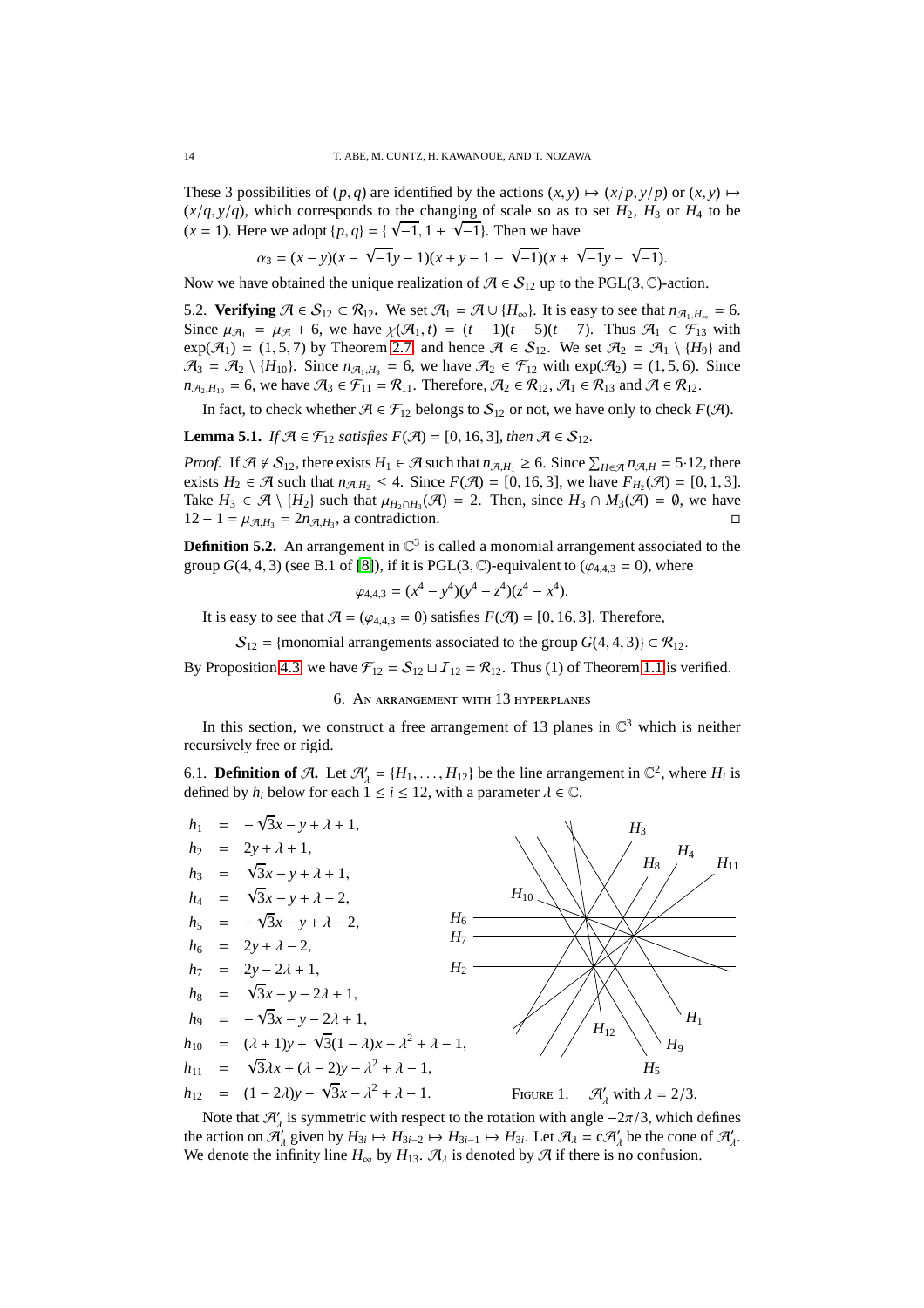For generic  $\lambda \in \mathbb{C}$ , we see by calculation (or by reading off from the figure) that

$$
M_2(\mathcal{A}) = \{ \{1, 6, 8\}, \{2, 4, 9\}, \{3, 5, 7\} \},
$$
  
\n
$$
M_3(\mathcal{A}) = \{ \{1, 5, 9, 13\}, \{2, 6, 7, 13\}, \{3, 4, 8, 13\} \} \subset H_{13},
$$
  
\n
$$
M_4(\mathcal{A}) = \{ \{1, 4, 7, 10, 11\}, \{2, 5, 8, 11, 12\}, \{3, 6, 9, 10, 12\} \}.
$$

Other intersection points of  $\mathcal A$  form  $M_1(\mathcal A)$ . We denote this lattice structure by  $L_0$ . Note that, if  $\lambda \in \mathbb{Q}$ ,  $\mathcal{A}_{\lambda}$  is defined over  $\mathbb{Q}$  after the PGL(3, C)-action  $[x \mapsto x/\sqrt{3}, y \mapsto y]$ . Therefore  $L_0$  is realized over  $\mathbb Q$ . This section is devoted to prove the following proposition.

# <span id="page-14-0"></span>**Proposition 6.1.**

(1) *If*  $\lambda \in \{0, 1, -\omega^{\pm 1}\}$ *, then*  $|\mathcal{A}_{\lambda}|$  < 13*.* 

- (2) If  $\lambda \in \{-1, 2^{\pm 1}\}\$ , then  $\mathcal{A}_{\lambda} \in \mathcal{I}_{13}$  with  $\exp(\mathcal{A}_{\lambda}) = (1, 5, 7)$ *.*
- (3) *Set*  $Z = \{0, \pm 1, -\omega^{\pm 1}, 2^{\pm 1}\}\$ *. If*  $\lambda \in \mathbb{C} \setminus Z$ *, then*  $\mathcal{A}_{\lambda} \in S_{13}$  *with*  $\exp(\mathcal{A}_{\lambda}) = (1, 6, 6)$ *.*
- (4) *The moduli space*  $V_C(L_0)$  *of the lattice*  $L_0$  *is a one dimensional set*  $V_C(L_0) = (C \setminus Z) / \sim$ *with each*  $\lambda \in \mathcal{V}_C(L_0)$  *parametrizing an arrangement*  $\mathcal{A}_\lambda$ *, where* ∼ *stands for the equivalence relation generated by the relations*  $\lambda \sim \lambda^{-1}$  *and*  $\lambda \sim 1 - \lambda$ *.*
- (5) *The symmetry group of L<sub>0</sub> is Aut*(*L<sub>0</sub>*)  $\cong \mathbb{Z}/3\mathbb{Z} \rtimes \mathfrak{S}_3$ *.*

(6) *Set*  $W = \{\pm 1\}$  $\sqrt{-1}, 1 \pm \sqrt{-1}, (1 \pm \sqrt{-1})/2, (\pm 1 \pm \sqrt{5})/2, (3 \pm \sqrt{5})/2$ } ⊂ ℂ \ *Z. Then,*  $\mathcal{A}_{\lambda} \in \mathcal{S}_{13} \setminus \mathcal{R}_{13}$  *if and only if*  $\lambda \in \mathbb{C} \setminus (Z \sqcup W)$ *.* 

6.2. **Degeneration of**  $\mathcal{A}$ . We show (1) and (2) of Proposition [6.1,](#page-14-0) and that  $L(\mathcal{A}) = L_0$ for  $\lambda \in \mathbb{C} \setminus Z$ .

By the symmetry of the rotation, it is easy to see that  $|(H_i \mid 1 \le i \le 9)| = 9 \Leftrightarrow$  $|{H_2, H_6, H_7}| = 3 \Leftrightarrow \lambda \neq 0, 1$ . We also see that  $H_{10}, H_{11}, H_{12}$  are non-parallel to *x*-axis if  $\lambda \neq 0, 1$ , distinct each other if  $\lambda \neq -\omega^{\pm 1}$ , and all coincide if  $\lambda = -\omega^{\pm 1}$ , where  $\omega$  is the primitive third root of unity. Therefore it follows that  $|\mathcal{A}| = 13 \Leftrightarrow \lambda \in \mathbb{C} \setminus \{0, 1, -\omega^{\pm 1}\}.$ 

Assume that  $\lambda \in \mathbb{C} \setminus \{0, 1, -\omega^{\pm 1}\}\.$  The lattice structure is corrupted only when the origin lies on  $H_i$  for  $i = 2, 6, 7, 10$ . The cases  $i = 2, 6, 7$  correspond to  $\lambda = -1, 2, 1/2$  respectively. The case  $i = 10$  corresponds to  $\lambda = -\omega^{\pm 1}$ . Therefore we have  $L(\mathcal{A}) = L_0$  for  $\lambda \in \mathbb{C} \setminus Z$ .

When  $\lambda \in \{-1, 2^{\pm 1}\}\)$ , the origin lies on  $H_i$  for some  $i \in \{2, 6, 7\}$ . As the origin gives rise to the new intersection point  $\{3[i/3] - j \mid 0 \le j \le 2\} \in M_2(\mathcal{A})$ , we have  $F(\mathcal{A}) = [18, 4, 3, 3].$ Since  $\mu_{\mathcal{A}} = 47$ , we have  $\chi(\mathcal{A}, t) = (t - 1)(t - 5)(t - 7)$ . We set  $\{i, j_1, j_2\} = \{2, 6, 7\}, \mathcal{A}_1 =$  $\mathcal{A}\setminus\{H_{j_1}\}, \mathcal{A}_2 = \mathcal{A}_1\setminus\{H_{j_2}\}$  and  $\mathcal{A}_3 = \mathcal{A}_2\setminus\{H_{\infty}\}.$  Observe that  $n_{\mathcal{A},H_{j_1}} = n_{\mathcal{A}_1,H_{j_2}} = n_{\mathcal{A}_2,H_{\infty}} = 6$ and  $\mathcal{A}_3$  is super solvable. Therefore we conclude that  $\mathcal{A} \in \mathcal{I}_{13}$  with  $\exp(\mathcal{A}) = (1, 5, 7)$ .

# 6.3. **Freeness of**  $A$ **.** We show (3) of Proposition [6.1.](#page-14-0)

Since  $L(\mathcal{A}) = L_0$ , it follows that  $F(\mathcal{A}) = [21, 3, 3, 3]$ ,  $n_{\mathcal{A},H} = 6$  for any  $H \in \mathcal{A}$ , and  $\chi(\mathcal{A}, t) = (t - 1)(t - 6)^2$ . Therefore, we have only to show that  $\mathcal{A} \in \mathcal{F}_{13}$ . We show it in terms of Yoshinaga's criterion in [\[14\]](#page-20-16).

Let ( $\mathcal{A}$ '', *m*) be the Ziegler restriction of  $\mathcal{A}$  onto  $H_{\infty}$ . It is defined by

$$
y^{3}(-\sqrt{3}x-y)^{3}(\sqrt{3}x-y)^{3}\{( \lambda +1)y+\sqrt{3}(1-\lambda)x)\}\{\sqrt{3}\lambda x+(\lambda-2)y\}\{(1-2\lambda)y-\sqrt{3}x\}=0.
$$

By the change of coordinates

$$
u = y + \sqrt{3}x, \ v = y - \sqrt{3}x,
$$

the defining equation of  $(\mathcal{A}'', m)$  becomes

$$
u3v3(u + v)3(u + \lambda v)(u + v - \lambda u)(\lambda u + \lambda v - v) = 0.
$$

Now recall the following.

<span id="page-14-1"></span>**Proposition 6.2** ([\[14\]](#page-20-16)). Let B be a central arrangement in  $\mathbb{C}^3$ ,  $H \in \mathcal{B}$  and let  $(\mathcal{B}'', m)$ *be the Ziegler restriction of B onto H. Assume that*  $\chi(\mathcal{B}, t) = (t - 1)(t - a)(t - b)$ , and  $exp(B'', m) = (d_1, d_2)$ *. Then B is free if and only if ab* =  $d_1d_2$ *.*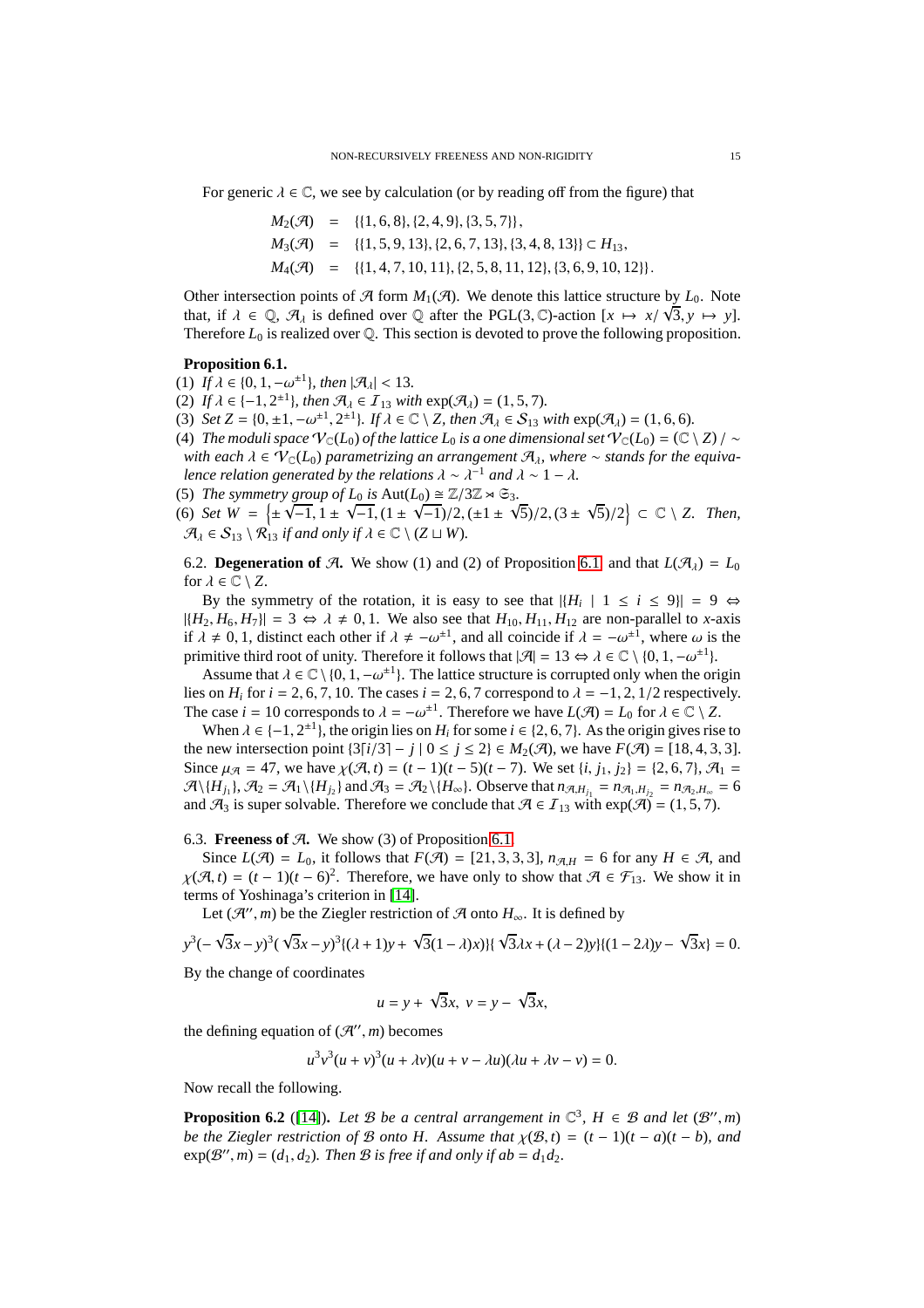Also, recall that, for a central multiarrangement  $(C, m)$  in  $\mathbb{C}^2$  with  $exp(C, m) = (e_1, e_2)$  $(e_1 \le e_2)$ , it holds that  $e_1 + e_2 = |m| = \sum_{H \in C} m(H)$  and  $e_1 = \min_{d \in \mathbb{Z}} \{d \mid D(C, m)_d \ne 0\}$ . This follows from the fact that  $D(C, m)$  is a rank two free module. For example, see [\[1\]](#page-20-15).

Now since  $\chi(\mathcal{A}, t) = (t-1)(t-6)^2$ , it suffices to show that every homogeneous derivation of degree five is zero.

Assume that  $\theta \in D(\mathcal{H}', m)$  is homogeneous of degree five and show that  $\theta = 0$ . To check it, first, let us introduce a submultiarrangement  $(B, m')$  of  $(A'', m)$  defined by

$$
u^3v^3(u + v)^3 = 0.
$$

The freeness of  $(\mathcal{B}, m')$  is well-known. In fact, we can give its explicit basis as follows.

$$
\partial_1 = (u+2v)u^3\partial_u - (2u+v)v^3\partial_v, \ \partial_2 = (u+3v)v^3\partial_u + (3u+v)uv^3\partial_v.
$$

So  $exp(B, m') = (4, 5)$ . Since  $D(B, m') \supset D(\mathcal{A}'', m)$ , there are scalars  $a, b, c \in \mathbb{C}$  such that  $\theta = (au + bv)\partial_1 + c\partial_2.$ 

The scalars *a*, *b* and *c* are determined by the tangency conditions to the three lines  $u + \lambda v =$ 0,  $u + v - \lambda u = 0$ ,  $\lambda u + \lambda v - v = 0$ . Then a direct computation shows that *a*, *b* and *c* satisfy

$$
\lambda(\lambda - 1) \begin{pmatrix} \lambda & -1 & -\lambda(\lambda + 1) \\ 1 & \lambda - 1 & -(\lambda - 1)(\lambda - 2) \\ \lambda - 1 & -\lambda & -\lambda(\lambda - 1)(2\lambda - 1) \end{pmatrix} \begin{pmatrix} (\lambda^2 - \lambda + 1)a \\ (\lambda^2 - \lambda + 1)b \\ c \end{pmatrix} = 0.
$$

The above linear equations imply that

$$
-\lambda(\lambda-1)(\lambda-2)(2\lambda-1)(\lambda+1)(\lambda^2-\lambda+1)\begin{pmatrix}(\lambda^2-\lambda+1)a\\(\lambda^2-\lambda+1)b\\c\end{pmatrix}=0.
$$

Since  $\lambda \in \mathbb{C} \setminus Z$ , it holds that  $a = b = c = 0$ . Hence  $\theta = 0$ , that is to say,  $D(\mathcal{A}^{\prime\prime}, m)_{5} = 0$ . Now apply Proposition [6.2](#page-14-1) to show that  $\mathcal A$  is free with  $exp(\mathcal A) = (1, 6, 6)$ .

We can also construct the basis of  $D(\mathcal{A})$  explicitly and give an alternative proof of the freeness of A by Theorem [2.1.](#page-3-0) However, we omit to describe it here because of its lengthy.

#### <span id="page-15-0"></span>6.4. **Moduli of the lattice**  $L_0$ . We show (4) and (5) of Proposition [6.1.](#page-14-0)

Since three parallel affine lines of  $\mathcal A$  are transferred each other by the rotation, the ratio of the distances among them coincides up to its ordering. Looking at the equations  $h_2$ ,  $h_6$ , *h*7, we calculate the ratio as follows.

$$
\{(\lambda+1)-(\lambda-2)\}:\{(\lambda-2)-(-2\lambda+1)\}:\{(-2\lambda+1)-(\lambda+1)\}=(-1):(1-\lambda):\lambda.
$$

We assume that  $\mathcal{A}_{\lambda}$  is transferred to  $\mathcal{A}_{\lambda'}$  by a PGL(3, C)-action  $\rho$  and determine the relation between  $\lambda$  and  $\lambda'$ . Note that  $H_{13}$  is distinguished among  $\mathcal{A}$  by the feature  $F_{H_{13}}(\mathcal{A}) =$ [3, 0, 3]. Thus we may assume that  $\rho$  preserves  $H_{13} = H_{\infty}$  and hence the ratio above up to the ordering. Therefore we have  $\lambda' \in S_{\lambda}$  where

$$
S_{\lambda} = \left\{ \lambda, \lambda^{-1}, 1 - \lambda, (1 - \lambda)^{-1}, 1 - \lambda^{-1}, (1 - \lambda^{-1})^{-1} \right\}.
$$

In fact, any  $\lambda' \in S_\lambda$  gives  $\mathcal{A}_{\lambda'}$  equivalent to  $\mathcal{A}_{\lambda}$ . Actually,  $\mathcal{A}_{\lambda^{-1}}$  is realized by  $\rho_1 =$  $[(x, y) \mapsto (-\lambda x, \lambda y)]$ , which sends *H<sub>i</sub>* to *H*<sub>σ1(*i*)</sub> where σ<sub>1</sub> = (1, 3)(4, 9)(5, 8)(6, 7)(11, 12), while  $\mathcal{A}_{1-\lambda}$  is realized by  $\rho_2 = [(x, y) \mapsto (x, -y)]$ , which sends  $H_i$  to  $H_{\sigma_2(i)}$  where  $\sigma_2 =$  $(1, 4)(2, 6)(3, 5)(8, 9)(10, 11)$ . Composing them, we also have the realizations for  $\lambda' \in$  $\{(1 - \lambda)^{-1}, 1 - \lambda^{-1}, (1 - \lambda^{-1})^{-1}\}.$ 

Now it is shown that the set of  $\mathcal{A}_{\lambda}$  parametrized by  $(\mathbb{C} \setminus Z) / \sim$ , where  $\lambda \sim \lambda'$  holds if and only if  $\lambda' \in S_\lambda$ , forms a non-trivial one dimensional family of the realizations of the lattice  $L_0$ . We show that, it gives the whole moduli space of the realizations of  $L_0$  by determining all the realizations up to the  $PGL(3, \mathbb{C})$ -action.

We may set  $H_{13}$  as the infinity line  $H_{\infty}$ ,  $h_1 = x$ ,  $h_2 = y - 1$ ,  $h_5 = x - 1$ ,  $h_6 = y$ , and

 $\{1, 4, 7, 10, 11\} = (0, p), \{3, 6, 9, 10, 12\} = (q, 0).$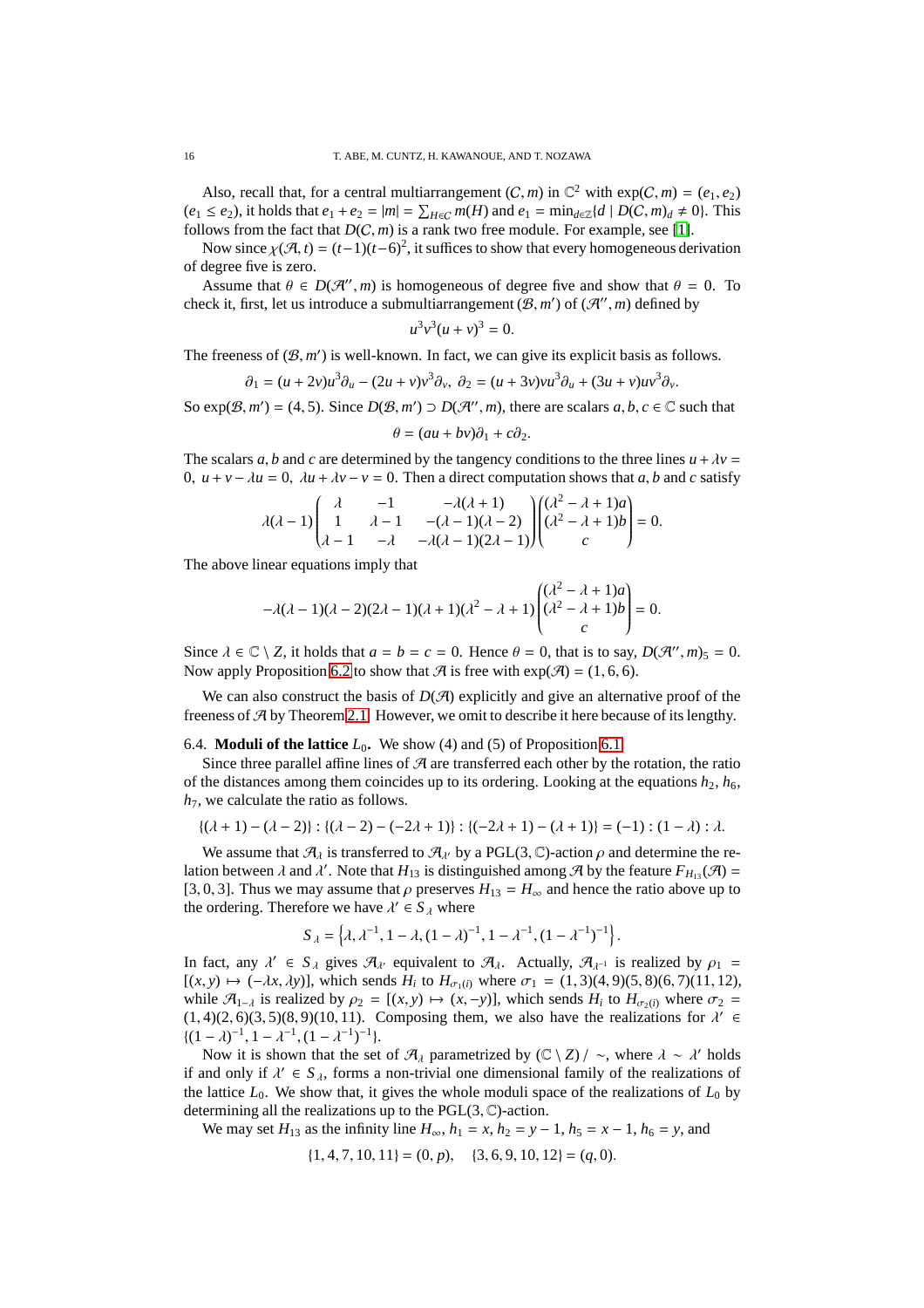Then we have  $\{1, 6, 8\} = (0, 0), \{2, 5, 8, 11, 12\} = (1, 1)$  and

 $h_8 = x - y$ ,  $h_{10} = px + qy - pq$ ,  $h_{11} = (p - 1)x + y - p$ ,  $h_{12} = x + (q - 1)y - q$ .

Since  $(q, 0)$  ∈  $H_3$  ||  $H_8$ ,  $(0, p)$  ∈  $H_4$  ||  $H_8$ ,  $(0, p)$  ∈  $H_7$  ||  $H_6$  and  $(q, 0)$  ∈  $H_9$  ||  $H_1$ , we have

$$
h_3 = x - y - q, h_4 = x - y + p, h_7 = y - p, h_9 = x - q.
$$

Since  $\{2, 4, 9\} = (q, 1) \in H_4$  and  $\{3, 5, 7\} = (1, p) \in H_3$ , we have  $p + q = 1$ . Thus all the realizations are expressed in terms of at most one parameter.

Now set  $p = 1 - \lambda$ ,  $q = \lambda$  and apply the following PGL(3,  $\mathbb{C}$ )-action

$$
\left[x\mapsto -(\sqrt{3}x+y-\lambda-1)/3,\; y\mapsto -(2y+\lambda-2)/3\right].
$$

Then we can recover the equations  $\{h_i \mid 1 \le i \le 12\}$  in §[6.1.](#page-13-2) Therefore it is verified that  $\mathcal{V}_{\mathbb{C}}(L_0) = (\mathbb{C} \setminus Z) / \sim$ . Now it is easy to see that the symmetric group of  $L_0$  is given by the rotations and the equivalence relations. The former corresponds to  $\mathbb{Z}/3\mathbb{Z}$ , and the latter corresponds to  $\mathfrak{S}_3$ .

### 6.5. **Non-recursive freeness of**  $\mathcal{A}$ **.** We show (6) of Proposition [6.1.](#page-14-0)

**Step 1.** We show that  $\mathcal{A} \in \mathcal{R}_{13}$  if  $\lambda \in W$ .

Note that *W* is the union of the equivalent classes of  $\sqrt{-1}$  and  $(1 + \sqrt{5})/2$  with respect to the equivalence relation ∼ in §[6.4.](#page-15-0) Thus we have only to consider the cases when  $\lambda = \sqrt{-1}$ or  $(1 + \sqrt{5})/2$ .

In the case when  $\lambda = \sqrt{-1}$ , we set  $H_{14} = \sqrt{1, 2\{5, 10\}}$  and  $\mathcal{A}_1 = \mathcal{A} \cup \{H_{14}\}$ . Then, the intersection points on  $H_{14}$  is calculated as follows.

{3, 4, 8, 13, 14}, {1, 2, 14}, {5, 10, 14},{7, 12, 14}, {6, 14},{9, 14}, {11, 14}.

We set  $\mathcal{A}_2 = \mathcal{A}_1 \setminus \{H_6\}, \mathcal{A}_3 = \mathcal{A}_2 \setminus \{H_9\}, \mathcal{A}_4 = \mathcal{A}_3 \setminus \{H_1\}$  and  $\mathcal{A}_5 = \mathcal{A}_4 \setminus \{H_{13}\}.$  Then it is easy to see that  $n_{A_1,H_6} = n_{A_2,H_9} = 7$  and  $n_{A_3,H_1} = n_{A_4,H_{13}} = 6$ . Now, since  $exp(\mathcal{A}) = (1, 6, 6)$ , we have  $\mathcal{A}_i$  ∈  $\mathcal{F}_{15-i}$  for  $1 \le i \le 5$  by Theorem [2.3.](#page-3-1) Since  $\mathcal{A}_5 \in \mathcal{F}_{10} = I_{10}$  by Proposition [3.3,](#page-7-2) it follows that  $\mathcal{A} \in \mathcal{R}_{13}$ .

In the case when  $\lambda = (1 + \sqrt{5})/2$ , we set  $H_{14} = \{1, 4\} \{2, 3\}$  and  $\mathcal{A}_1 = \mathcal{A} \cup \{H_{14}\}$ . Then, the intersection points on  $H_{14}$  is calculated as follows.

{1, 4, 7, 10, 11, 14}, {2, 3, 14}, {5, 6, 14},{8, 14}, {9, 14}, {12, 14}, {13, 14}.

We set  $\mathcal{A}_2 = \mathcal{A}_1 \setminus \{H_9\}$ ,  $\mathcal{A}_3 = \mathcal{A}_2 \setminus \{H_{12}\}$ ,  $\mathcal{A}_4 = \mathcal{A}_3 \setminus \{H_{13}\}$  and  $\mathcal{A}_5 = \mathcal{A}_4 \setminus \{H_2\}$ . Then it is easy to see that  $n_{A_1,H_9} = n_{A_2,H_{12}} = 7$  and  $n_{A_3,H_{13}} = n_{A_4,H_2} = 6$ . Now, since  $\exp(A) =$ (1, 6, 6), we have  $\mathcal{A}_i \in \mathcal{F}_{15-i}$  for  $1 \le i \le 5$  by Theorem [2.3.](#page-3-1) Since  $\mathcal{A}_5 \in \mathcal{F}_{10} = I_{10}$  by Proposition [3.3,](#page-7-2) it follows that  $\mathcal{A} \in \mathcal{R}_{13}$ .

Therefore we conclude that  $\mathcal{A} \in \mathcal{R}_{13}$  if  $\lambda \in W$ .

Next, we assume that  $A \in \mathcal{R}_{13}$  for some  $\lambda \in \mathbb{C} \setminus (Z \cup W)$  and deduce the contradiction. Recall that  $\mathcal{A} \in \mathcal{S}_{13}$  with  $\exp(\mathcal{A}) = (1, 6, 6)$ . Since  $\mathcal{A} \in \mathcal{R}_{13}$ , there exists a line  $L \subset \mathbb{P}_{\mathbb{C}}^2$ such that  $\mathcal{A}_1 = \mathcal{A} \cup \{L\} \in \mathcal{F}_{14}$ . Note that  $n_{\mathcal{A}_1, L} = 7$  by Theorem [2.3.](#page-3-1)

<span id="page-16-0"></span>**Step 2.** We show that  $F_L(\mathcal{A}_1) \in \{[4, 2, 0, 0, 1], [3, 3, 0, 1], [3, 2, 2], [2, 4, 1], [1, 6]\}.$ 

Let *P*, *Q* ∈ ∪<sup>4</sup><sub>*i*=2</sub> *M*<sub>*i*</sub>( $\mathcal{A}$ ) with *P* ≠ *Q*. Then  $\overline{PQ}$  ∈  $\mathcal{A}$  unless *P*, *Q* ∈ *M*<sub>2</sub>( $\mathcal{A}$ ). Also note that 3 points of  $M_2(\mathcal{A})$  are not collinear since  $\lambda \neq -\omega^{\pm 1}$ . Therefore we have  $\sum_{i=3}^{5} F_{L,i}(\mathcal{A}_1) \leq 2$ , where the equality holds only when  $F_{L,3}(\mathcal{A}_1) = 2$ . Since  $n_{\mathcal{A}_1,L} = 7$  and  $\mu_{\mathcal{A}_1,L} = 13$ , we have only 5 possibilities of  $F<sub>L</sub>(\mathcal{A}<sub>1</sub>)$  appearing in the assertion.

In the rest of this subsection, we show that each possibilities of  $F_L(\mathcal{A}_1)$  above cannot occur. For the later use, we present the list of the elements of  $M_1(\mathcal{A})$  explicitly as follows.

$$
(*) \quad M_1(\mathcal{A}) = \left\{ \begin{array}{ll} \{1, 2\}, & \{2, 10\}, & \{4, 5\}, & \{5, 10\}, & \{7, 8\}, & \{8, 10\}, & \{10, 13\}, \\ \{2, 3\}, & \{3, 11\}, & \{5, 6\}, & \{6, 11\}, & \{8, 9\}, & \{9, 11\}, & \{11, 13\}, \\ \{3, 1\}, & \{1, 12\}, & \{6, 4\}, & \{4, 12\}, & \{9, 7\}, & \{7, 12\}, & \{12, 13\} \end{array} \right\}
$$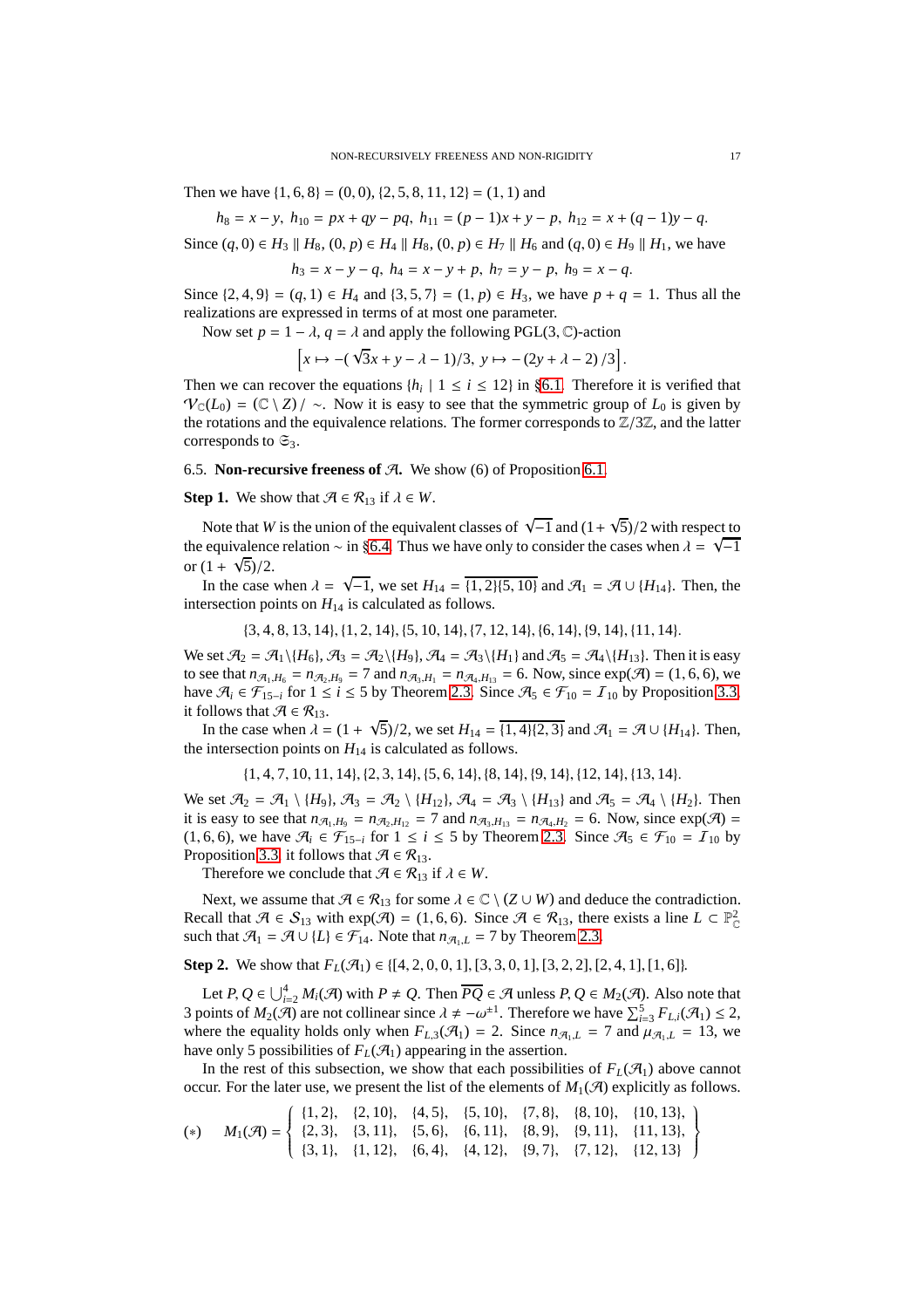**Step 3.** We analyze the case when  $F<sub>L</sub>(\mathcal{A}<sub>1</sub>) = [4, 2, 0, 0, 1]$ .

Since  $|L \cap M_4(\mathcal{A})| = F_{L,5}(\mathcal{A}_1) = 1$ , we may assume  $P = \{1, 4, 7, 10, 11\} \in L$  by symmetry. Since  $L \notin \mathcal{A}$ , we have  $L \cap M_1(\mathcal{A}) \subset \{(2,3), (5,6), (8,9), (12, 13)\}\.$  Note that  $\sigma_2$  in §[6.4](#page-15-0) permutes {2, 3} and {5, 6}, while the composition of the rotation and  $\sigma_1$  in §6.4 permutes {5, 6} and {8, 9}. Since  $|L \cap M_1(\mathcal{A})| = F_{L,2}(\mathcal{A}_1) = 2$ , we may assume that  $L = \overline{PQ}$ where  $Q = \{2, 3\}$  and that  $\{5, 6\} \in L$  or  $\{12, 13\} \in L$ . By calculation, we see that  $\{5, 6\} \in L$ implies  $\lambda = (1 \pm \sqrt{5})/2$  and that  $\{12, 13\} \in L$  implies  $\lambda = 1 \pm \sqrt{-1}$ . Since  $\lambda \notin W$ , both cases cannot occur. Therefore we conclude that  $F_L(\mathcal{A}_1) \neq [4, 2, 0, 0, 1]$ .

Before looking into other cases, we give a useful observation.

<span id="page-17-0"></span>**Step 4.** We show that if  $P_i \in H_{9+i} \cap M_1(\mathcal{A})$  for  $1 \le i \le 3$ , then  $\{P_i \mid 1 \le i \le 3\} \notin L$ .

Assume that  $\{P_i \mid 1 \le i \le 3\} \subset L$ . Recall that  $L \notin \mathcal{A}$ . By the actions of the rotation and  $\sigma_1, \sigma_2$  in §[6.4,](#page-15-0) we may assume  $P_1 = \{2, 10\}$ ,  $P_2 = \{6, 11\}$  and  $P_3 \in \{\{7, 12\}, \{12, 13\}\}\$ . By calculation, we see that  $\{7, 12\} \in \overline{P_1P_2}$  or  $\{12, 13\} \in \overline{P_1P_2}$  imply  $\lambda \in \{1/2, -\omega^{\pm 1}\} \subset W$ , a contradiction. Thus we conclude that  $\{P_i \mid 1 \le i \le 3\} \not\subset L$ .

**Step 5.** We analyze the case when  $F_L(\mathcal{A}_1) = [3, 3, 0, 1]$ .

Since  $F_{L_4}(\mathcal{A}_1) = 1$ , we may assume  $P = \{2, 6, 7, 13\} \in L$  by symmetry. It follows that

 $L \cap M_1(\mathcal{A}) \subset \{ \{1, 3\}, \{4, 5\}, \{8, 9\}, \{1, 12\}, \{3, 11\}, \{4, 12\}, \{5, 10\}, \{8, 10\}, \{9, 11\} \}.$ 

Considering the actions of  $\sigma_1$ ,  $\sigma_2$  in §[6.4](#page-15-0) and using Step [4](#page-17-0) and  $F_{L,2}(\mathcal{A}_1) = 3$ , we may assume that  $\{\{1, 3\}, \{4, 5\}\}\subset L \cap M_1(\mathcal{A})$  or  $\{\{1, 3\}, \{5, 10\}\}\subset L \cap M_1(\mathcal{A})$ . Since  $H_2$  and  $\overline{\{1,3\}\{4,5\}}$  are parallel to *x*-axis and *y*-axis respectively, the former cannot occur. Thus we have  $L = \{1, 3\}$  *S*, 10*}*. Since  $P \in L$ , by calculation, we have  $\lambda = 1/2 \in W$ , a contradiction. Therefore we conclude that  $F_L(\mathcal{A}_1) \neq [3, 3, 0, 1]$ .

**Step 6.** We analyze the case when  $F<sub>L</sub>(\mathcal{A}<sub>1</sub>) = [3, 2, 2]$ .

Since  $F_{L,3}(\mathcal{A}_1) = 2$ , we may assume that  $L \cap M_2(\mathcal{A}) = \{(1, 6, 8)\{2, 4, 9\}\}\$  by the symmetry of the rotation. Therefore we have  $L = \{1, 6, 8\}, \{2, 4, 9\}$  and

 $L \cap M_1(\mathcal{A}) \subset \{ \{3, 11\}, \{5, 10\}, \{7, 12\}, \{10, 13\}, \{11, 13\}, \{12, 13\} \}.$ 

Note that  $\sigma_2$  in §[6.4](#page-15-0) permutes {3, 11} and {5, 10}, while the composition of the rotation and  $\sigma_1$  in §[6.4](#page-15-0) permutes {5, 10} and {7, 12}. Since  $F_{L,2}(\mathcal{A}_1) = 2$ , we may assume that {3, 11} ∈ *L* ∩ *M*<sub>1</sub>( $\mathcal{A}$ ). By calculation, it follows that  $\lambda = \pm \sqrt{-1} \in W$ , a contradiction. Therefore we conclude that  $F_L(\mathcal{A}_1) \neq [3, 2, 2]$ .

**Step 7.** We analyze the case when  $F<sub>L</sub>(\mathcal{A}<sub>1</sub>) = [2, 4, 1].$ 

Since  $F_{L,3}(\mathcal{A}_1) = 1$ , we may assume that  $P = \{ \{1, 6, 8\} \} \in L \cap M_2(\mathcal{A})$  by the symmetry of the rotation. Therefore we have

$$
L \cap M_1(\mathcal{A}) \subset \{ \{2, 3\}, \{4, 5\}, \{9, 7\} \} \cup H_{10} \cup H_{11} \cup H_{12}.
$$

By Step [4](#page-17-0) and  $F_{L,2}(\mathcal{A}_1) = 4$ , we see that  $|L \cap \{(2,3), (4,5), (9,7)\}| \ge 2$ . Note that the composition of the rotation and  $\sigma_2$  in §[6.4](#page-15-0) permutes {2, 3} and {4, 5}, while the composition of the rotation and  $\sigma_1$  in §[6.4](#page-15-0) permutes {4, 5} and {9, 7}. Thus we may assume  $L = \{2, 3\}$ {4, 5}. By calculation, we see that  $P \in L$  implies  $\lambda = (1 \pm \sqrt{5})/2 \in W$ , a contradiction. Therefore we conclude that  $F_L(\mathcal{A}_1) \neq [2, 4, 1].$ 

**Step 8.** We analyze the case when  $F<sub>L</sub>(\mathcal{A}<sub>1</sub>) = [1, 6].$ 

Let  $U_i$  be the set of points appearing in the *i*-th column of the list (\*) in Step [2](#page-16-0) for  $1 \le i \le 7$ . By Step [4,](#page-17-0) we have  $|L \cap \bigcup_{i=2,4,6,7} U_i| \le 2$ . Since  $L \notin \mathcal{A}$ , we have  $|L \cap U_i| \le 1$  for  $i = 1, 3, 5$ . Thus it follows that  $6 = E_{i-1}(\mathcal{A}_{i}) = |I \cap M_{i}(\mathcal{A})| \le 2 + 3 = 5$ , which is a for  $i = 1, 3, 5$ . Thus it follows that  $6 = F_{L,2}(\mathcal{A}_1) = |L \cap M_1(\mathcal{A})| \leq 2 + 3 = 5$ , which is a contradiction. Therefore we conclude that  $F_L(\mathcal{A}_1) \neq [1, 6]$ .

Now the proof of  $\mathcal{A} \notin \mathcal{R}_{13}$  for  $\lambda \in \mathbb{C} \setminus (Z \cup W)$  is completed.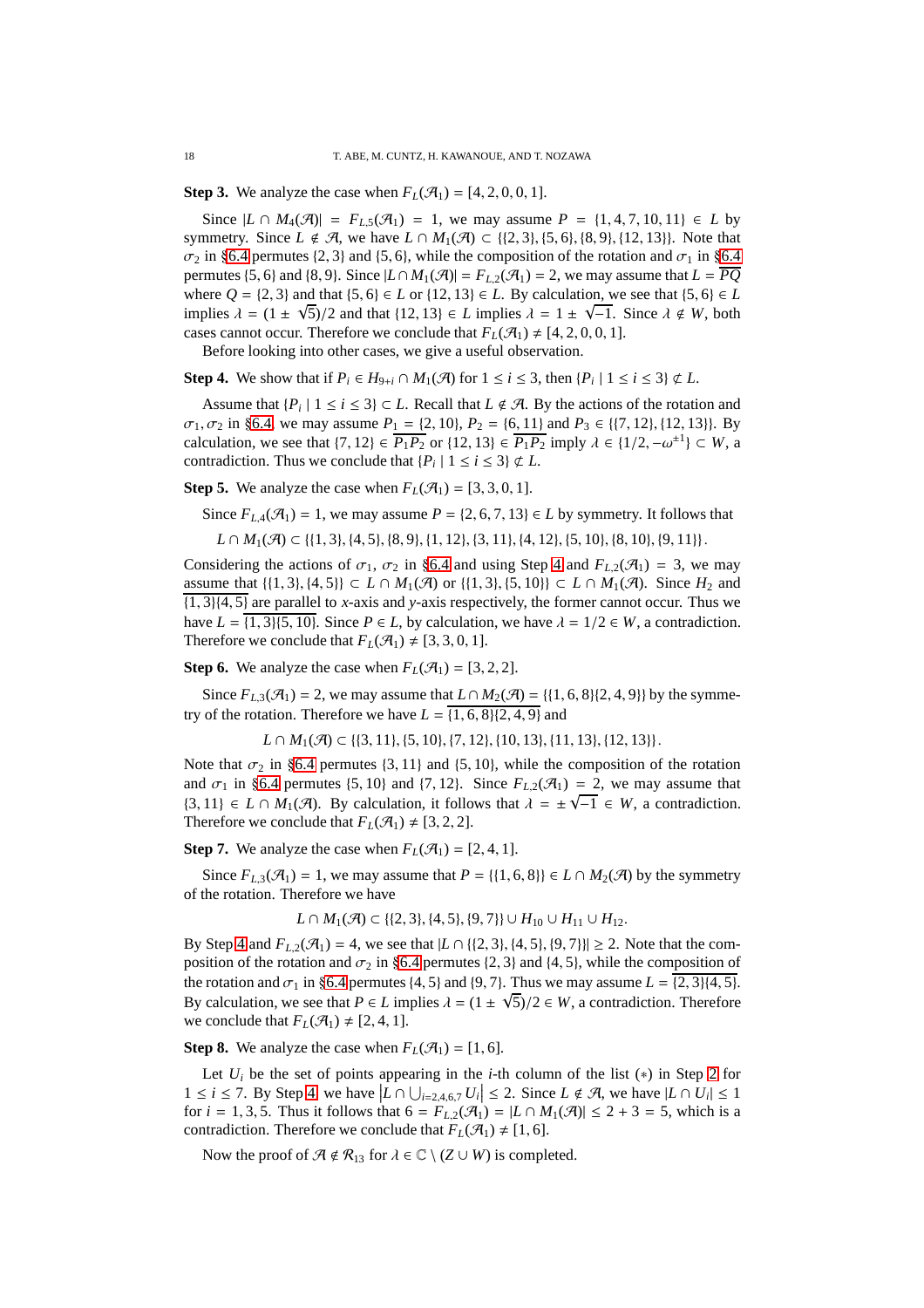#### 7. An arrangement with 15 hyperplanes

<span id="page-18-0"></span>In this section we present a further example of a free but not recursively free arrangement whose intersection lattice defines a one dimensional moduli space. One obtains this arrangement for example as a deformation of a simplicial arrangement or as a subarrangement of a restriction of a reflection arrangement. But it also showed up in several other experiments.

In contrast to all other results of this paper, we prove all the properties of this intersection lattice with the computer. The techniques presented here may also be used to verify all the claims of Section [6.](#page-13-1) For instance, the following algorithm may be used to prove that all arrangements in a given moduli space are free.

# <span id="page-18-1"></span>**Algorithm 7.1.** ModuliSpaceIsFree(*L*)

*Checks that all arrangements in* V(*L*) *are free*.

**Input:** The intersection lattice  $L = L(\mathcal{A})$  of a free arrangement  $\mathcal{A}$ .

**Output:** "True" if all realizations of *L* are free, "Terao's open problem is false" else.

- **1.** Realize the moduli space as a locally closed set (use the algorithm in [\[3\]](#page-20-17)): Construct ideals  $I_0$ , *J* such that the moduli space is  $\mathcal{V}(I_0) \setminus \mathcal{V}(J)$ , preferably  $\mathcal{V}(I_0)$ should be as small as possible.
- **2.** Compute a primary decomposition of *I*0.
- **3.** If  $I_0$  has dimension zero and is a primary ideal, then return "True" (the lattice is rigid).
- **4.** Perform the next steps for each prime *I* in the decomposition of *I*0.
- **5.** We now have a realization  $\mathcal{A}_K$  of the intersection lattice over the field of fractions *K* of the coordinate ring of *I* (this is an integral domain since *I* is prime).
- **6.** If  $\mathcal{A}_K$  is not free in  $K^r$ , then return "Terao's open problem is false".
- **7.** If  $\mathcal{A}_K$  is free in  $K^r$ , then compute a basis *B* of its logarithmic derivation module.
- **8.** Compute the Saito determinant *d* of *B*; this is an element of *K*, i.e., a rational function modulo *I* in the variables defining *I*.
- **9.** Include the information that  $d/Q(\mathcal{A}_K)$  is well defined and non-zero into the ideal *I*, and iterate the above until *I* is zero dimensional.
- **10.** The zero set of *I* is now finite. Exclude the solutions which give the wrong intersection lattice (they occur because we have ignored the ideal *J*).
- **11.** If all remaining solutions are free, return "True", otherwise return "Terao's open problem is false".

Let us now define the desired intersection lattice with 15 planes. Define  $R \subseteq \mathbb{Z}[t]^3$  as

$$
R = \{(1, 0, 0), (1, 1, 0), (1, 0, 1), (1, 1, 1), (1, t, 1), (0, 1, 0), (2, 1, 1), (t + 1, t, 1), (t + 1, 1, 1), (2t, t, 1), (1, -t + 1, 1), (-3t + 1, t2 - 3t + 1, -t), (3t - 1, t, t), (-3t + 1, -t2, -t), (3t - 1, 2t - 1, t)].
$$

We denote  $\mathcal{A}_t = \{\ker_{\mathbb{Q}(t)} \alpha \mid \alpha \in R\}$  the arrangement defined by R in the space  $\mathbb{Q}(t)^3$ . For any field extension  $K/\mathbb{Q}$  and each  $\lambda \in K$ , we also have a corresponding arrangement

$$
\mathcal{A}_\lambda:=\{\ker_K\alpha(\lambda)\mid \alpha\in R\}
$$

in  $K^3$ .

**Proposition 7.2.** *The intersection lattice*  $L(\mathcal{A}<sub>t</sub>)$  *has the following properties.* (1) *The moduli space of*  $L(\mathcal{A}_t)$  *is one dimensional. More precisely,* 

$$
\mathcal{V}_{\mathbb{C}}(L(\mathcal{A}_t)) = \{ \mathcal{A}_{\lambda} \mid \lambda \in \mathbb{C} \setminus Z \} \quad where \quad Z = \left\{ 0, 1, \frac{1}{2}, \frac{3}{2} \pm \sqrt{2}, \frac{-1 \pm \sqrt{5}}{2} \right\}.
$$

 $\equiv$ 

(2) If  $\lambda \in \{0, 1, 1/2\}$  then  $|\mathcal{A}_t| \neq |\mathcal{A}_\lambda|$ .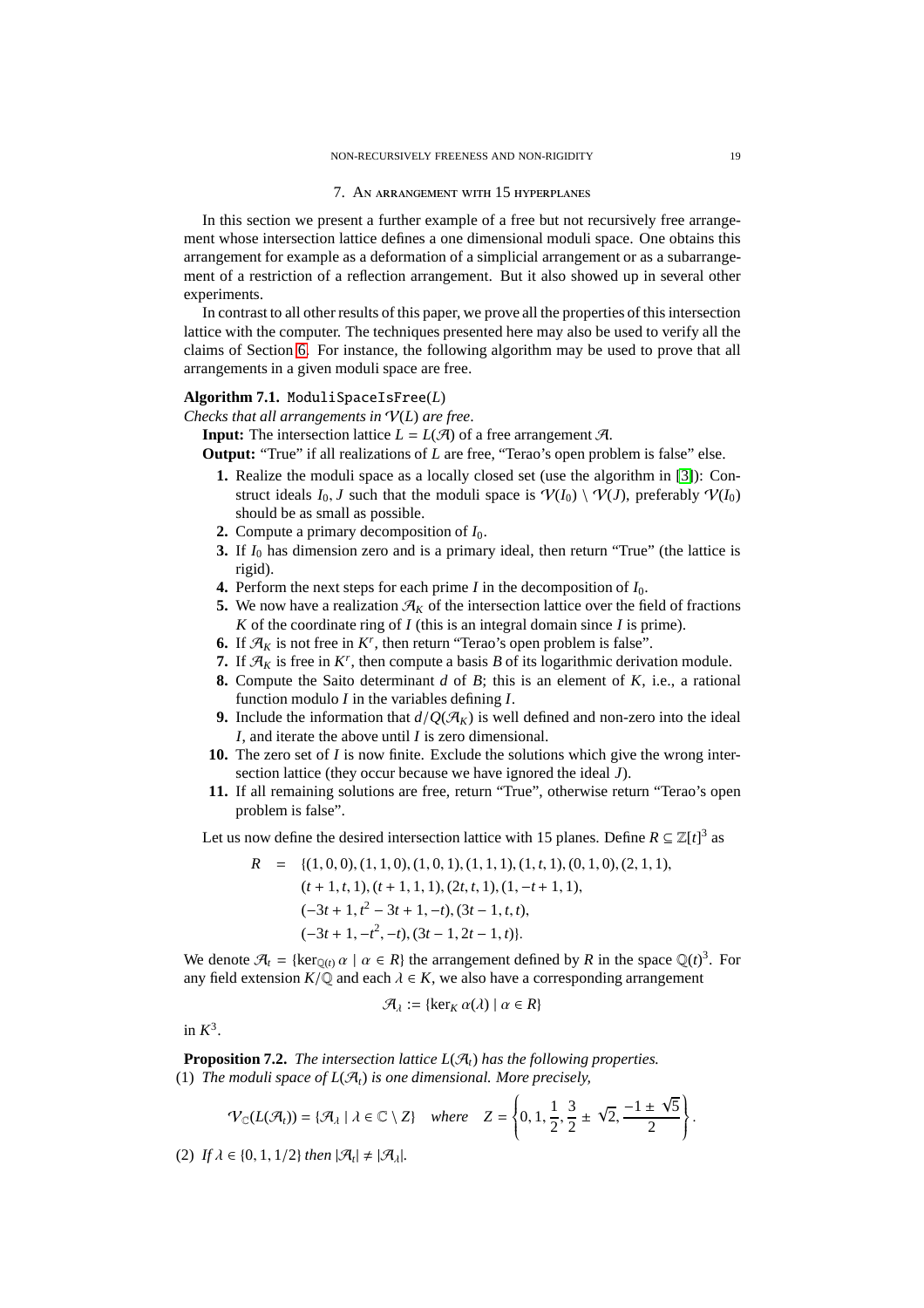

FIGURE 2. An arrangement  $\mathcal{A}_{\lambda}$  with 15 hyperplanes.

- (3) If  $\lambda \in \{(3 \pm 2\sqrt{2})/2, (-1 \pm \sqrt{5})/2\}$  then  $|\mathcal{A}_t| = |\mathcal{A}_\lambda|$ *. However, L*( $\mathcal{A}_\lambda$ ) is the intersection *lattice of the simplicial arrangement*  $\mathcal{A}(15, 1)$  *in Grünbaum's notation (see* [\[7\]](#page-20-18)). Thus in *this case, the arrangements*  $\mathcal{A}_{\lambda}$  *are free with exponents* (1, 5, 9).
- (4) *The arrangement*  $\mathcal{A}_t$  *is free but not recursively free with exponents* (1,7,7)*.*
- (5) *The arrangements*  $\mathcal{A}_\lambda$  *for*  $\lambda \in \{-1, 1/3, 2, (1 \pm \sqrt{-1})/2, 2/3\}$  *are recursively free. All other arrangements*  $\mathcal{A}_{\lambda}$  *with*  $\lambda \notin \mathbb{Z}$  *are free but not recursively free.*
- (6) *The symmetry group of*  $L(\mathcal{A}_t)$  *is a wreath product,*  $Aut(L(\mathcal{A}_t)) \cong \mathbb{Z}/2\mathbb{Z} \wr \mathfrak{S}_3$ *, thus it is isomorphic to the reflection group of type B*3*.*

*Proof.* (1) We compute the moduli space using the algorithm of [\[3\]](#page-20-17). Notice that contrary to the example with 13 planes, there are no automorphisms of the intersection lattice which induce projectivities here.

(4) We check the freeness results with Algorithm [7.1.](#page-18-1)

(5) If  $\tilde{A}$  is an arrangement consisting of  $\mathcal{A}_t$  plus an extra hyperplane *H*, then there are three possible cases. The hyperplane *H* does not contain any intersection point of  $\mathcal{A}_t$ , *H* goes through exactly one "old" intersection point, or *H* goes through at least two "old" intersection points. The first two cases are easy to handle. Thus we have finitely many possible hyperplanes going through at least two points of  $\mathcal{A}_t$  to check. For each such hyperplane *H* we perform the following steps.

- Compute the new intersection points  $p_1, \ldots, p_k$  between *H* and lines in  $\mathcal{A}_t$ .
- Consider all solutions *t* for which some  $p_i$  coincides with an intersection point of  $\mathcal{A}_t$ .
- For all these (finitely many) specializations  $\lambda$  of t, check the recursive freeness of  $\mathcal{A}_{\lambda}$ . Specializing *t* to  $\lambda = -1, 1/3, 2, (1 + \sqrt{-1})/2, (1 - \sqrt{-1})/2, 2/3$  and including the kernels of (2, −1, −1), (0, 0, 1), (2, 0, 1), (2, 0, 1 −  $\sqrt{-1}$ ), (2, 0, 1 +  $\sqrt{-1}$ ), (4, 3, 3) respectively into